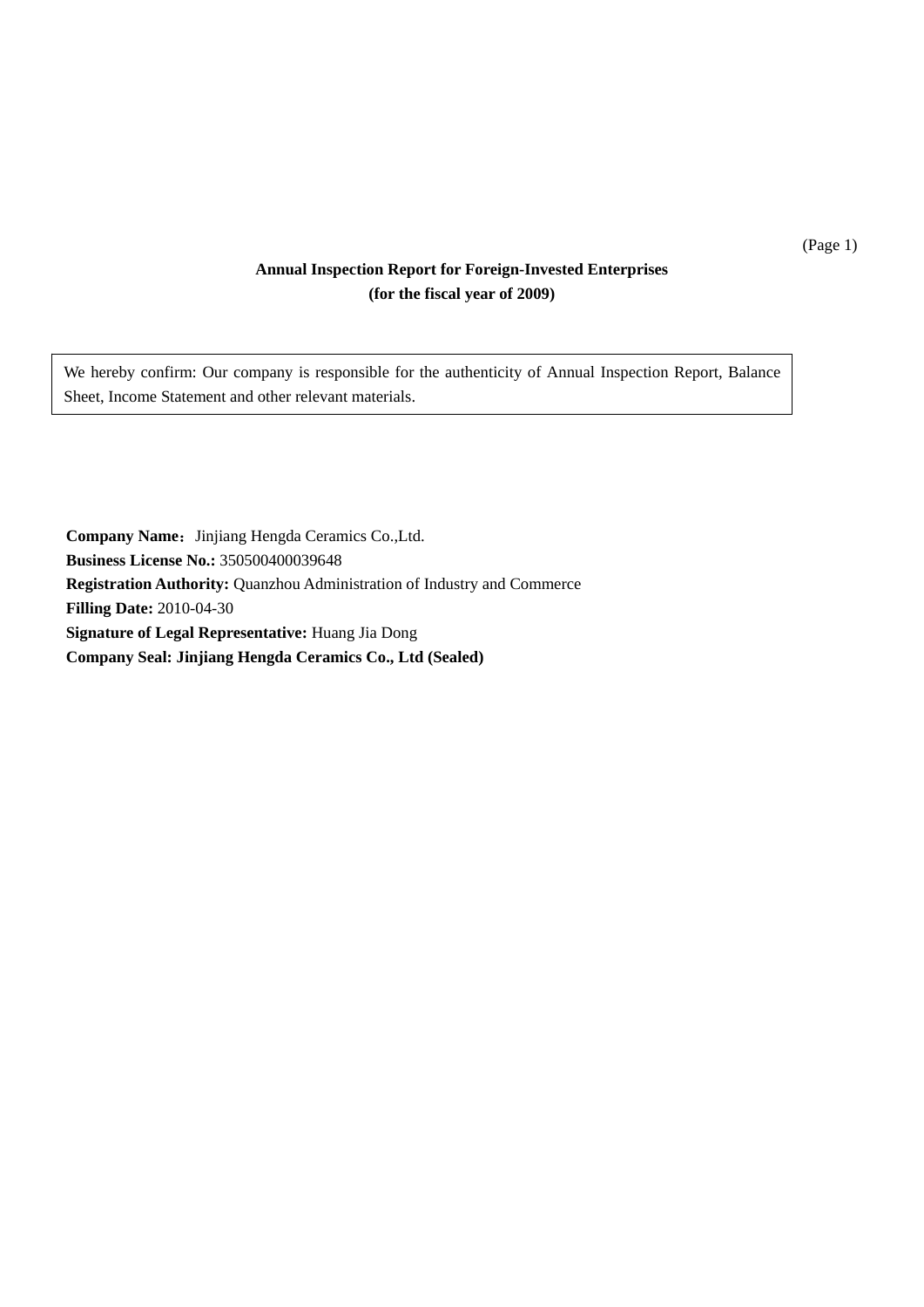| Company name                                                                        |                                                                | Jinjiang Hengda Ceramics Co., Ltd.                            |                                                 |                                             |                |  |  |  |
|-------------------------------------------------------------------------------------|----------------------------------------------------------------|---------------------------------------------------------------|-------------------------------------------------|---------------------------------------------|----------------|--|--|--|
| Business license No.                                                                |                                                                | 350500400039648                                               |                                                 |                                             |                |  |  |  |
| <b>Address</b>                                                                      | Junbing Industrial Zone, Anhai, Jinjiang City, Fujian Province |                                                               |                                                 |                                             |                |  |  |  |
|                                                                                     |                                                                | <b>Information of Investor</b>                                |                                                 |                                             |                |  |  |  |
| <b>Investor Name</b>                                                                | Nationality(District)<br>Domestic/Foreign                      |                                                               |                                                 |                                             |                |  |  |  |
| Hongkong Stand Best Creation Co., Ltd.                                              |                                                                | Domestic                                                      |                                                 | Hongkong                                    |                |  |  |  |
|                                                                                     |                                                                |                                                               |                                                 |                                             |                |  |  |  |
| <b>Business scope</b>                                                               |                                                                | Production of all kinds of ceramic tiles (80% selling abroad) |                                                 |                                             |                |  |  |  |
| Enterprise type                                                                     | Foreign-Owned<br>Wholly<br>Enterprises                         |                                                               | Zip code                                        |                                             | 362200         |  |  |  |
| Legal representative                                                                | Huang Jia Dong                                                 |                                                               | Founded                                         |                                             | 1993-09-30     |  |  |  |
| Chairman of the board                                                               | Huang Jia Dong                                                 |                                                               | Are changes of directors,<br>supervisors filed? |                                             | N <sub>o</sub> |  |  |  |
| Operation period from                                                               | 1993-09-30                                                     |                                                               | Operation period to                             |                                             | 2043-09-29     |  |  |  |
| Is any previous administrative<br>approval items included in the<br>business scope? | N <sub>0</sub>                                                 |                                                               |                                                 | previous<br>approval<br>certificates valid? | N <sub>o</sub> |  |  |  |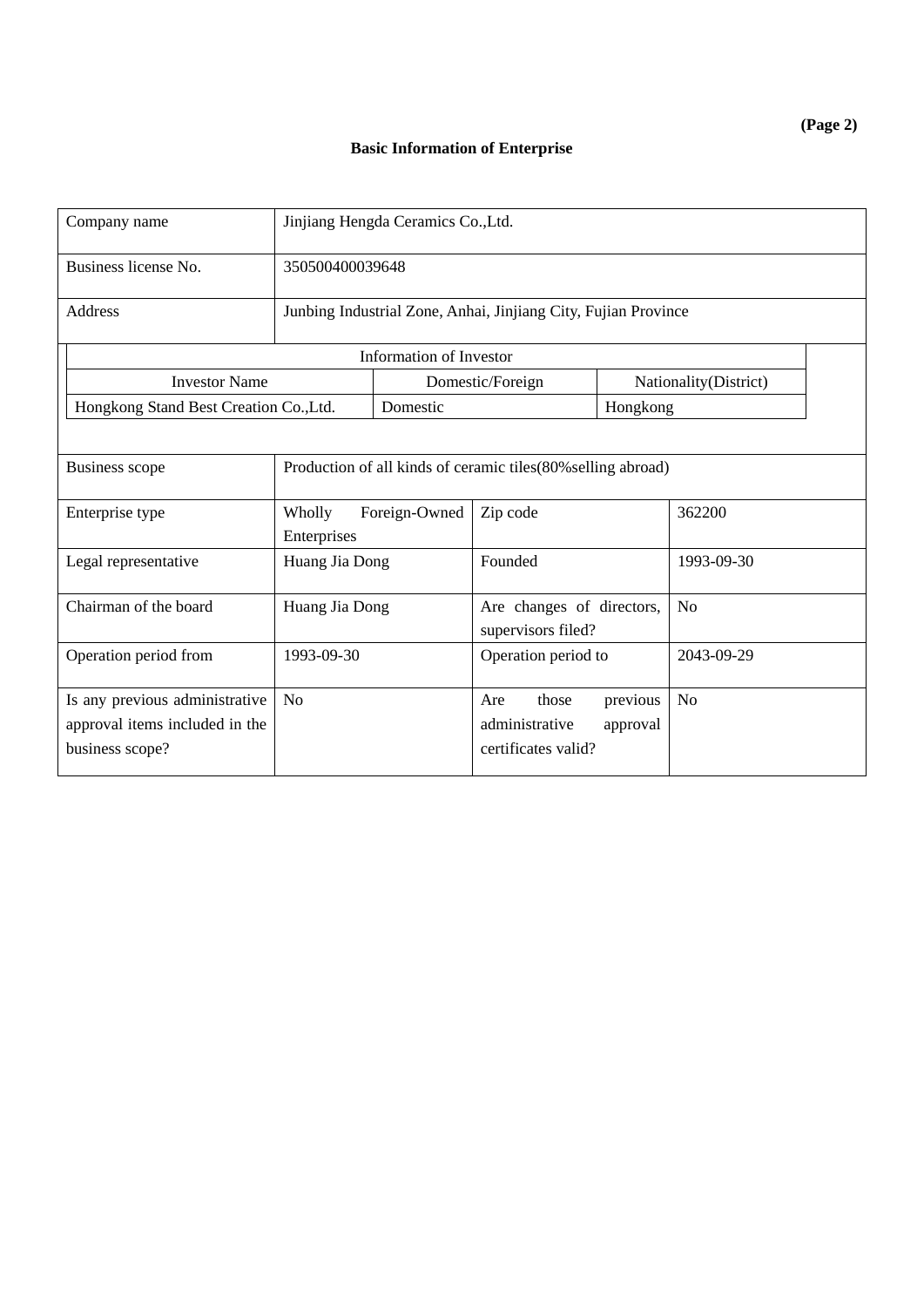#### **Conditions of Investment Contribution**

| Total investment                                                           |                 |                             | USD 21,975,000                |                  |                                    |                                        |                 |                      |        |                      |  |
|----------------------------------------------------------------------------|-----------------|-----------------------------|-------------------------------|------------------|------------------------------------|----------------------------------------|-----------------|----------------------|--------|----------------------|--|
|                                                                            |                 |                             | Subscribed by Chinese parties |                  |                                    | USD <sub>0</sub>                       |                 |                      |        |                      |  |
| Registered capital                                                         |                 |                             | Subscribed by foreign parties |                  |                                    | USD 17,577,100                         |                 |                      |        |                      |  |
| Paid-in by Chinese parities                                                |                 |                             |                               | USD <sub>0</sub> |                                    |                                        |                 |                      |        |                      |  |
| Paid-in capital                                                            |                 | Paid-in by foreign parities |                               |                  | USD 17,577,100                     |                                        |                 |                      |        |                      |  |
| Equity participation                                                       |                 |                             | Cash                          |                  | Material object                    | Intellectual property                  | Land use right  |                      | Others |                      |  |
| Amount(USD)                                                                |                 |                             | 17,577,100                    |                  | $\Omega$                           | $\boldsymbol{0}$                       |                 | $\Omega$             |        | $\Omega$             |  |
| Capital that shall be<br>contributed this                                  |                 |                             | Chinese parties               |                  | Capital that was<br>$\overline{0}$ |                                        |                 | Chinese parties      |        | $\overline{0}$       |  |
| year(USD)                                                                  |                 |                             | Foreign parties               |                  | $\boldsymbol{0}$                   | actually contributed<br>this year(USD) | Foreign parties |                      |        | $\overline{0}$       |  |
| Is the registered capital fully founded?                                   |                 |                             |                               |                  | Yes                                |                                        |                 |                      |        |                      |  |
|                                                                            |                 |                             |                               |                  | Contribution by stages             |                                        |                 |                      |        |                      |  |
| No. of stages                                                              |                 | Deadline                    | Capital that shall            |                  |                                    | Capital that shall be                  |                 | Capital that was     |        | Capital that was     |  |
|                                                                            |                 |                             | be contributed                |                  |                                    | contributed Foreign                    |                 | actually contributed |        | actually contributed |  |
|                                                                            | Chinese parites |                             |                               | parties          |                                    | by Chinese parties                     |                 | by foreign parties   |        |                      |  |
| Reason for default contributive payment                                    |                 |                             |                               |                  |                                    |                                        |                 |                      |        |                      |  |
| Amount contributed by Chinese parties in the<br>form of state-owned assets |                 |                             | RMB <sub>0</sub>              |                  |                                    |                                        |                 |                      |        |                      |  |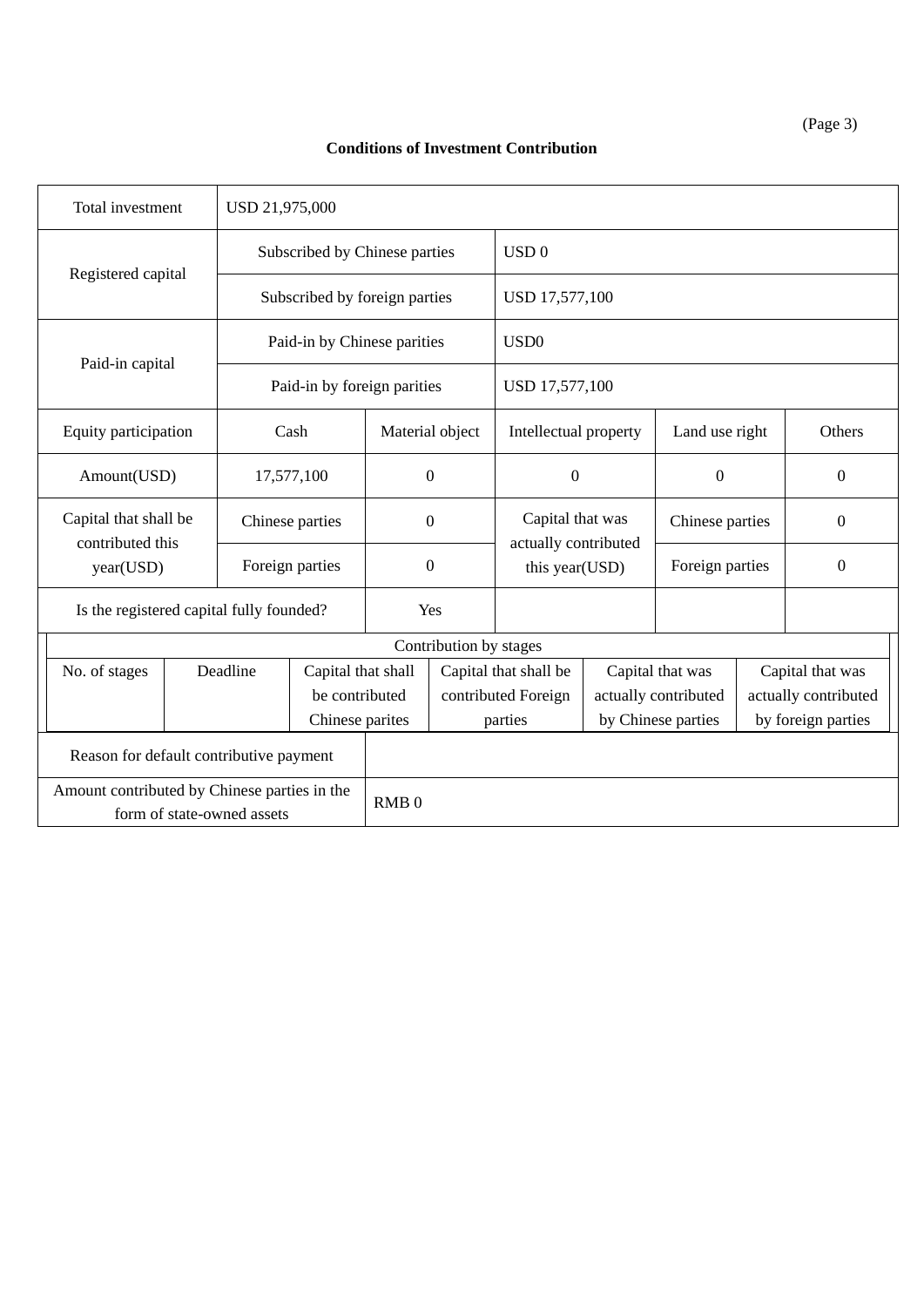(Page 4)

### **Information of Foreign Investment**

| Investing company name | Business license No. | Registration authority | Amount invested(RMB) | Percentage $(\%$ , |
|------------------------|----------------------|------------------------|----------------------|--------------------|
|                        |                      |                        |                      |                    |

#### **Information of affiliates**

| 0.011<br>™u.<br>101<br>к.<br>,,,,<br>.<br>м<br>' INL. |
|-------------------------------------------------------|
|-------------------------------------------------------|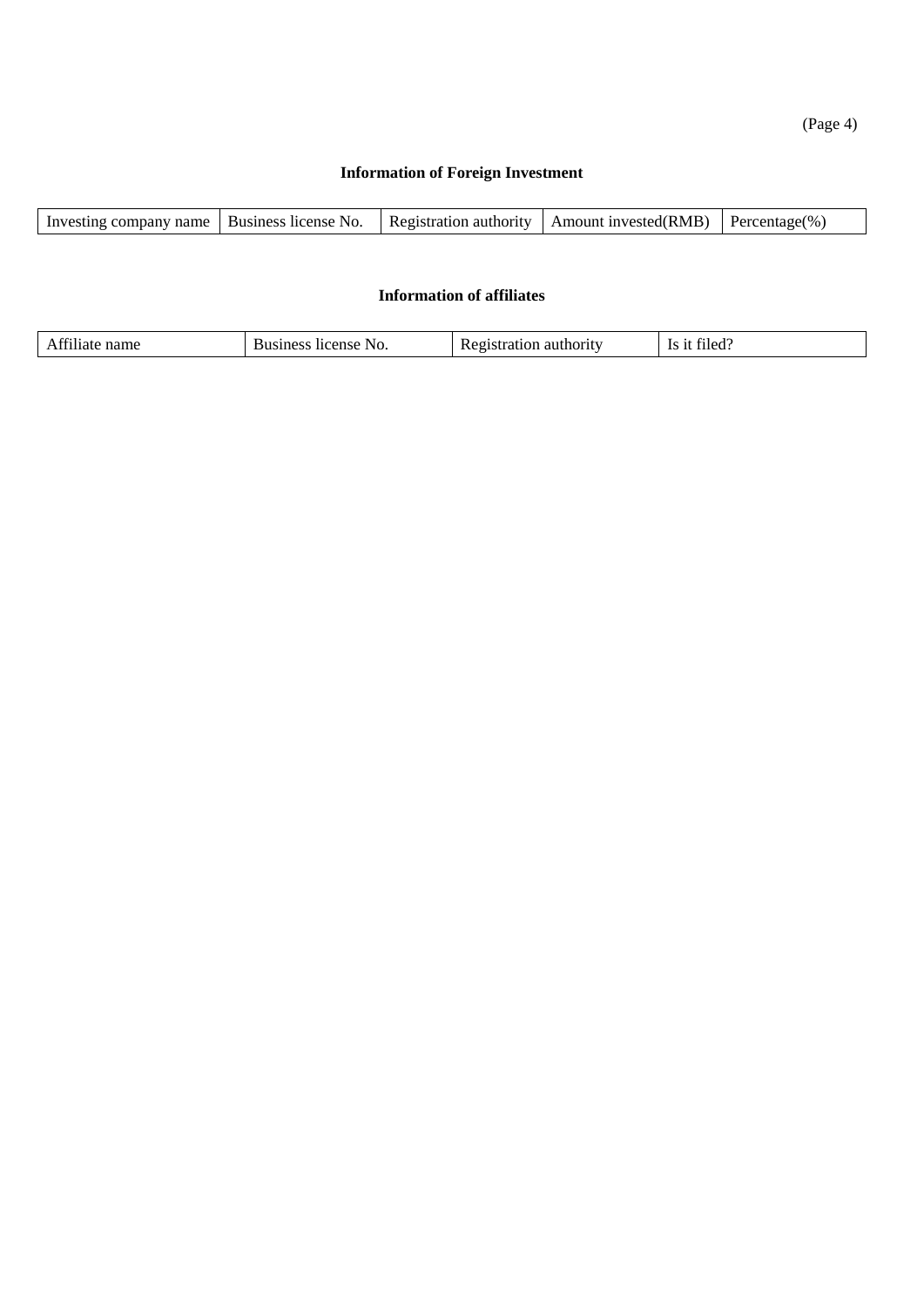(Page 5)

## **Production and operation condition in 2009**

| Sales (operating) income                   | RMB880,127,300 |                        | Including: operating income of services                |  | $\theta$       |  |
|--------------------------------------------|----------------|------------------------|--------------------------------------------------------|--|----------------|--|
| Domestic sales                             | RMB880,127,300 |                        | Including: turnover of services                        |  | $\overline{0}$ |  |
| Total tax paid                             | RMB59,152,800  |                        | Including: customs duty                                |  | $\overline{0}$ |  |
| Total profit                               | RMB236,611,000 |                        | Net profit                                             |  | RMB177,458,300 |  |
| Total assets                               | RMB696,018,200 |                        | Long-term investment                                   |  | RMB57,951,000  |  |
| Total debts                                | RMB241,416,200 |                        | Long-term debts                                        |  | $\Omega$       |  |
|                                            |                |                        | Information of import and export                       |  |                |  |
| Nationality(District)                      |                | Amount of imports(USD) | Amount of exports(USD)                                 |  |                |  |
| Inspection (Audit) institution             |                |                        | Fujian Baihong Associated Certified Public Accountants |  |                |  |
| State of operation                         | In business    |                        | Established                                            |  | 1993-09-30     |  |
| Reasons for losses and improper production |                |                        |                                                        |  |                |  |
| Any contract operation                     | N <sub>0</sub> |                        | Contractor name                                        |  |                |  |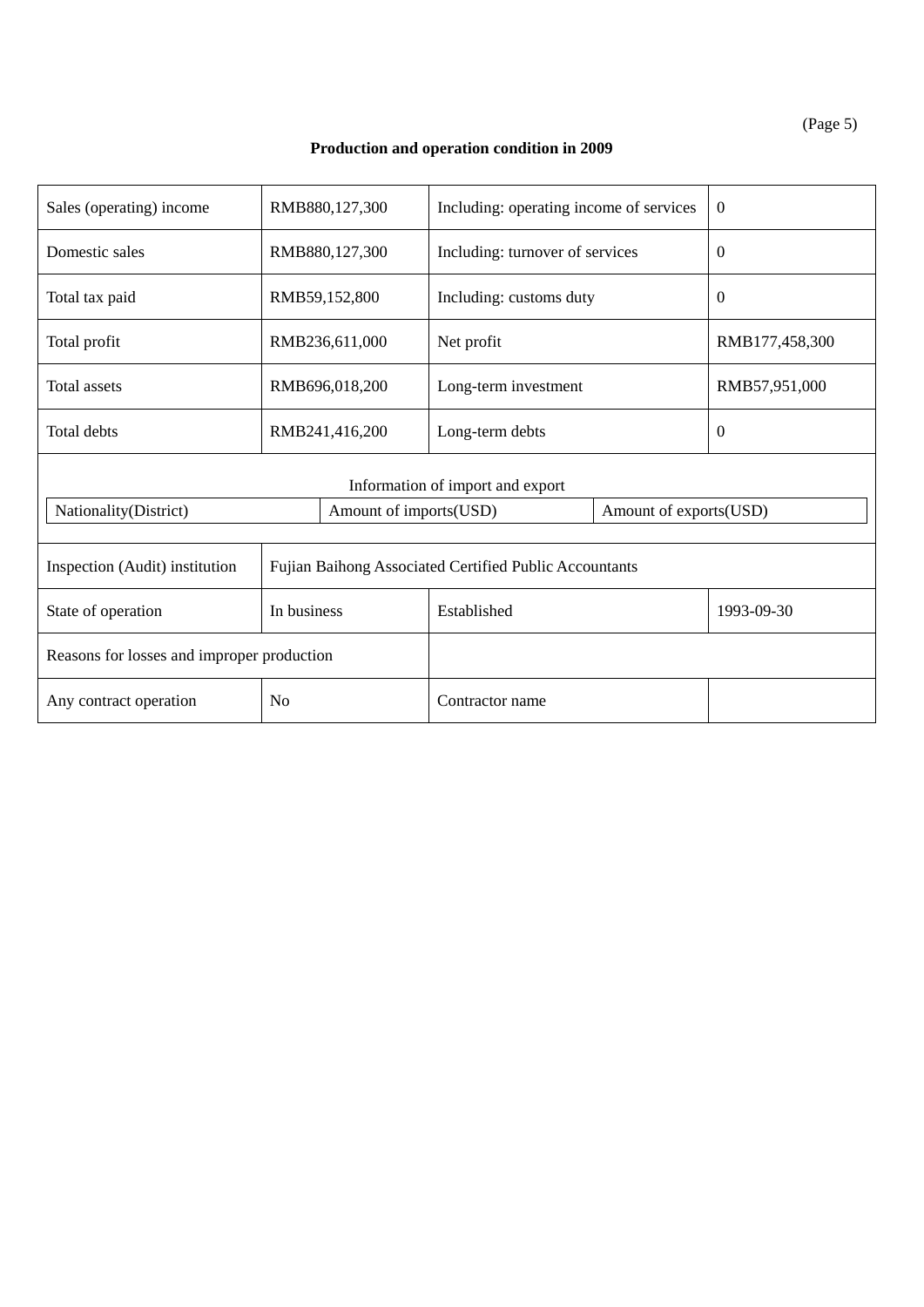(Page 6)

## **Other Relevant Information of Enterprise**

| Business ID No.                                  | 611551266      |                                                              |                                            | Enterprise type                   |                          |                                        | Encouraged    |                |
|--------------------------------------------------|----------------|--------------------------------------------------------------|--------------------------------------------|-----------------------------------|--------------------------|----------------------------------------|---------------|----------------|
| Industry                                         |                | Manufacture<br>Industrial code                               |                                            |                                   |                          | Ceramic manufacturing                  |               |                |
| Investment enterprise?                           | N <sub>o</sub> | Advanced technique enterprise?                               |                                            | N <sub>0</sub>                    | Export enterprise?       |                                        |               | N <sub>o</sub> |
| Total employees                                  | 1715           | Foreign employees                                            |                                            | 3                                 |                          | New employees recruited in 2009<br>164 |               |                |
| Approval date                                    |                | 1993-09-02                                                   |                                            |                                   | Approval certificate No. |                                        | 3500611551266 |                |
| National<br>tax<br>certificate No.               | registration   | 350582611551266                                              | Finance<br>registration<br>certificate No. |                                   |                          |                                        |               |                |
| Local<br>tax<br>certificate No.                  | registration   | 350582611551266<br>registration<br>Custom<br>certificate No. |                                            |                                   |                          |                                        |               |                |
| Foreign exchange registration<br>certificate No. |                | 350582010402                                                 | Are                                        | annual<br>quarterly report filed? | and<br>report            | Yes                                    |               |                |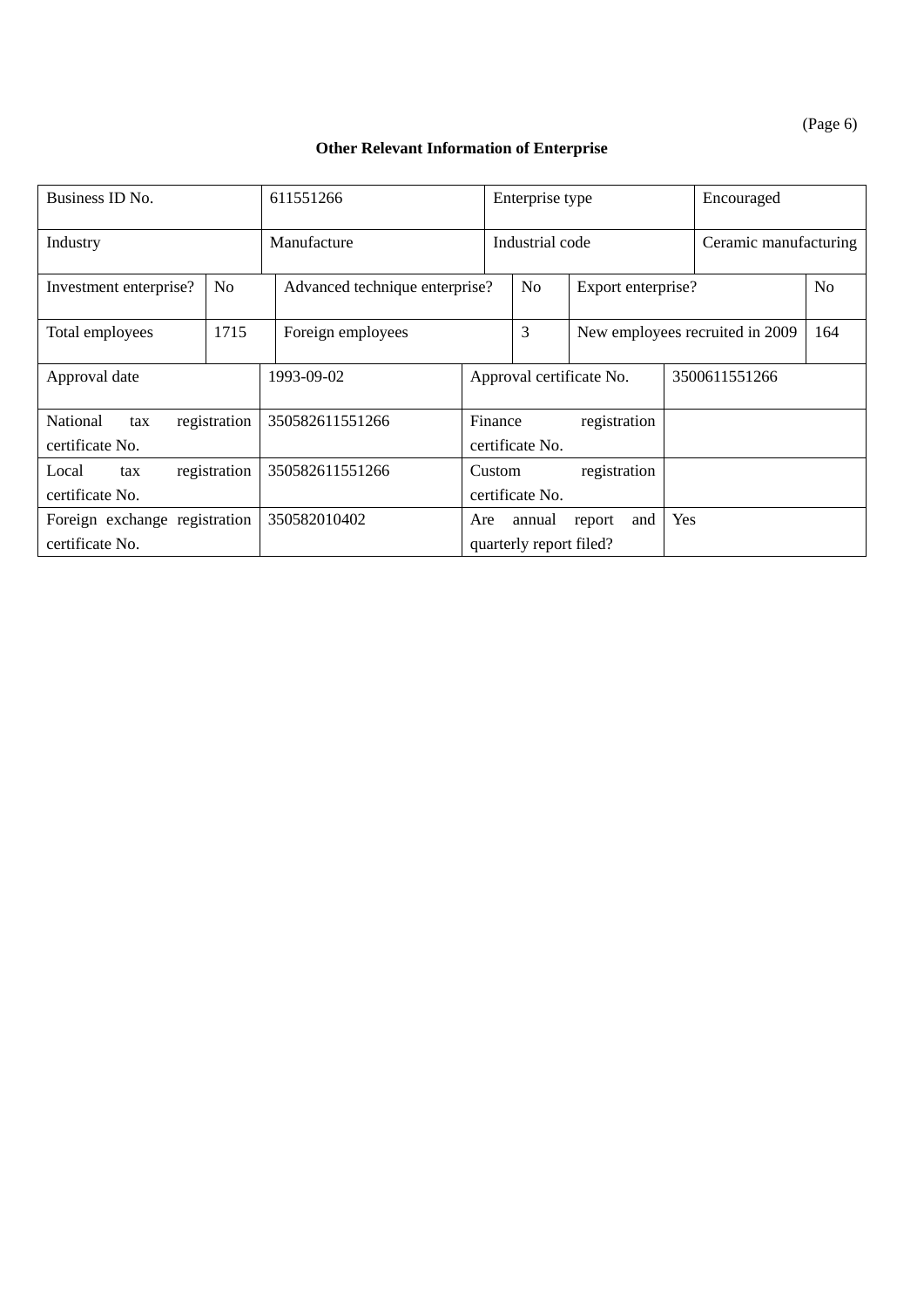(Page 7)

## **Foreign Exchange Statement**

|                            |                             |                             |                        | Monetary unit: USD   |
|----------------------------|-----------------------------|-----------------------------|------------------------|----------------------|
|                            | <b>Accounts</b>             | Including:<br>inter-city    | Including:<br>overseas | Numerical<br>ceiling |
|                            |                             | accounts                    | accounts               | approved             |
| Current account            |                             |                             |                        | $\Omega$             |
|                            |                             |                             |                        |                      |
| Capital account            | 1                           |                             |                        | $\overline{0}$       |
|                            |                             |                             |                        |                      |
| Surplus reserve * foreign  | Capital reserve * foreign   | $\ast$<br>Profit<br>foreign | *<br>Loss<br>foreign   | Profit<br>remitted   |
| investment percentage      | investment percentage       | investment percentage       | investment percentage  | overseas this year   |
| $\Omega$                   | $\Omega$                    | $\Omega$                    | $\Omega$               | $\Omega$             |
|                            |                             |                             |                        |                      |
| Chinese<br>Equity<br>that  | Registered<br>amount<br>of  | Equity<br>foreign<br>that   | Accumulated<br>amount  | Accumulated          |
| shareholders transferred   | transferred<br>equity<br>to | shareholders                | of overseas loans this | amount of overseas   |
| foreign shareholders<br>to | foreign shareholders this   | transferred to Chinese      | year                   | loans repayment this |
| this year                  | year                        | shareholders this year      |                        | year                 |
| Only the foreign-funded    | Domestic<br>investment      | Accumulated                 | from<br>Income         | Accumulated          |
| companies<br>investment    | amount this year            | investments amount          | investments this year  | from<br>income       |
| fill in<br>this<br>need to |                             |                             |                        | investment           |
| column                     |                             |                             |                        |                      |
|                            | $\theta$                    | $\Omega$                    | $\Omega$               | $\Omega$             |
|                            |                             |                             |                        |                      |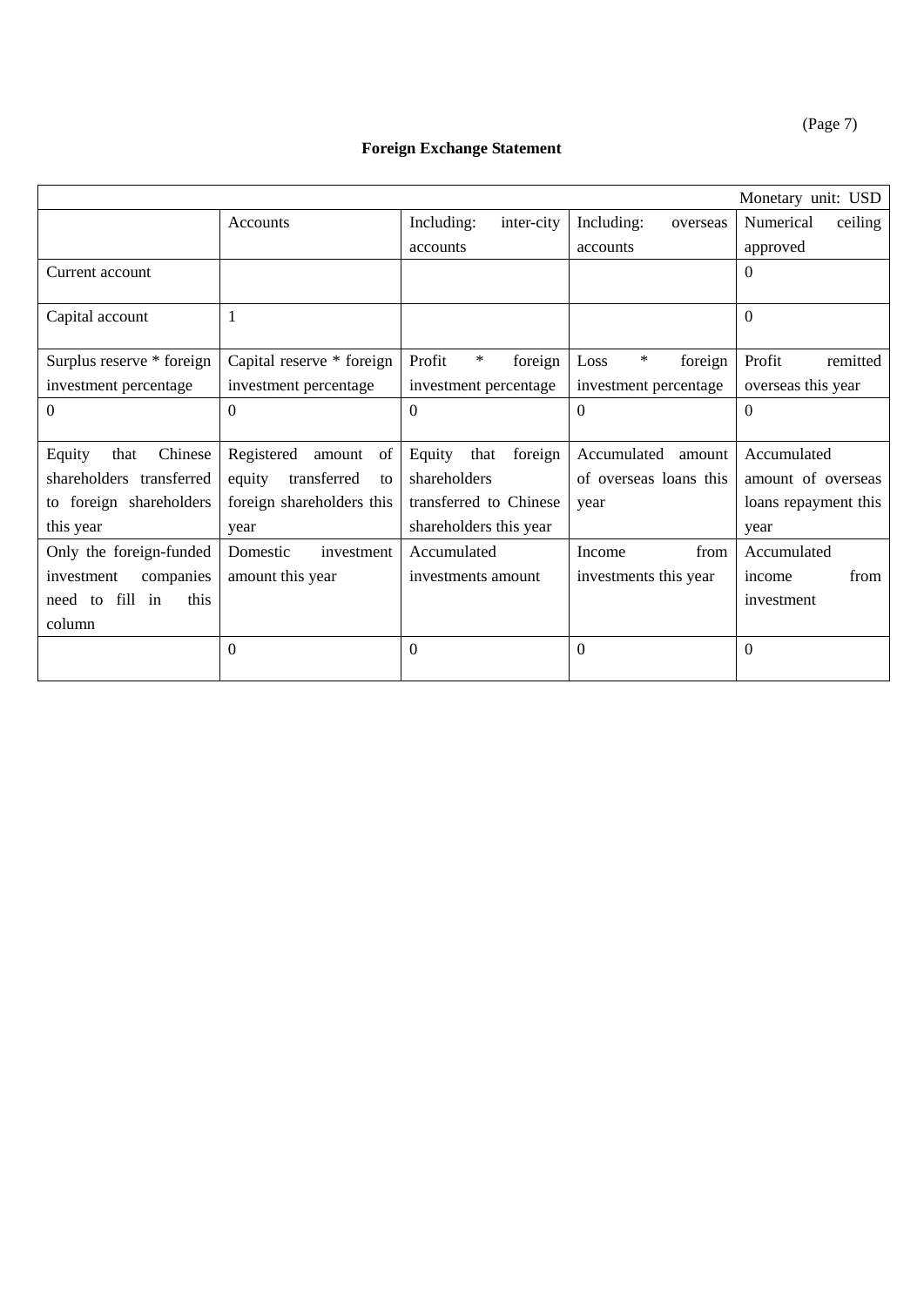## **Business registration liaison information**

| Name                                 | Huang Li Guan                                 |
|--------------------------------------|-----------------------------------------------|
|                                      |                                               |
|                                      |                                               |
| Department                           | Administration                                |
|                                      |                                               |
| Contact number(Fixed-line telephone) | 13959855348                                   |
|                                      |                                               |
|                                      |                                               |
| Contact number(Mobile phone)         | 13959855348                                   |
|                                      |                                               |
| E-mail address                       |                                               |
|                                      |                                               |
|                                      |                                               |
| Address                              | Junbing Industrial Zone, Anhai, Jinjiang City |
|                                      |                                               |
| Zip code                             | 362200                                        |
|                                      |                                               |
|                                      |                                               |

### **Domestic Legal Document Recipient for Overseas Shareholders**

| Name                                 | Huang Jia Dong                                |
|--------------------------------------|-----------------------------------------------|
| Address                              | Junbing Industrial Zone, Anhai, Jinjiang City |
| Zip code                             | 362200                                        |
| Liaison                              | Huang Li Guan                                 |
| Contact number(Fixed-line telephone) |                                               |
| Contact number(Mobile phone)         | 13959855348                                   |
| E-mail address                       |                                               |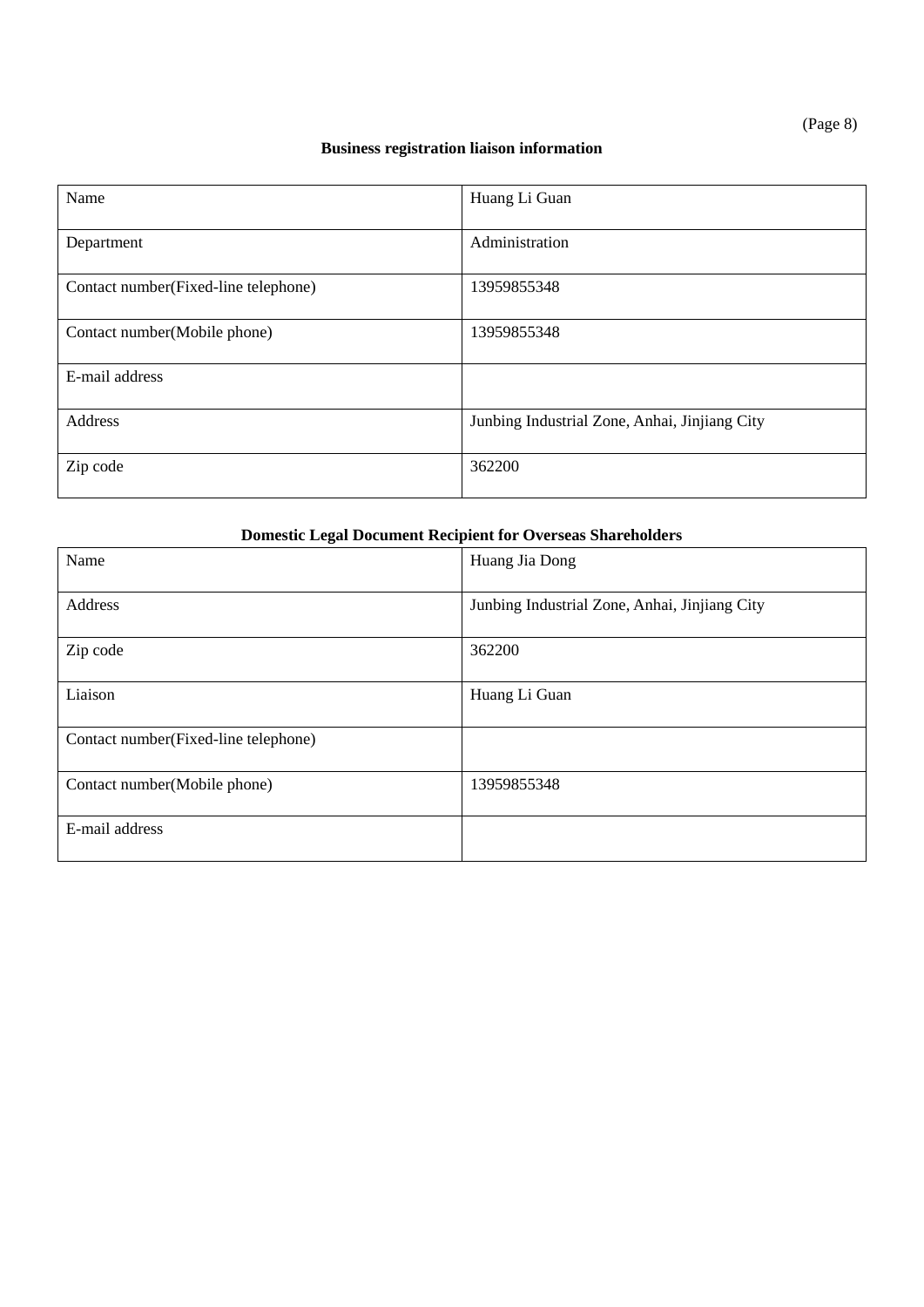#### FuJian Baihong Associated Certified Public Accountants Address: 502 Huaxinmingduo, 869 Xiahe Road, Xiamen, PRC. Tel: 0592 5806970 Fax: 0592 5806972

#### Audit Report Fu-Bai-Hong-Wai-Shen-Zi (2010) No.0CA015

#### To Jinjiang Hengda Ceramics Co., Ltd.,

 We here audited the enclosed financial statements of Jinjiang Hengda Ceramics Co., Ltd., including the balance sheet on December 31, 2009, income statement, the statement of changes of the ownership interests, cash-flow statement and financial statements annotation for the year of 2009

#### 1, Responsibilities of the Company's management

The compilation of financial statements in accordance with the enterprise accounting standards and Enterprise Accounting System is the responsibility of the management of Jinjiang Hengda Ceramics Co., Ltd., including: (1) designing, implementing and maintaining internal control related to the compilation of financial statements to make sure no significant misstatement caused by embezzlement or mistakes; (2) selecting and exerting appropriate accounting policies; (3) making reasonable accounting evaluations.

#### 2, Responsibilities of the certified public accountants

Our responsibility is to express an opinion on these financial statements based on our audit. We conducted our audit in accordance with Auditing Standards of CICPA which requires us to plan and conduct the audit work and acquire reasonable guarantee for whether there is significant misstatement in the financial statements in compliance with the professional code of ethics.

An audit includes the implementation of audit procedures to obtain the audit evidence supporting the amounts and disclosures in the financial statements. The selected audit procedures lie on the judgment of certified public accountants, including the assessment of significant misstatement risk caused by the embezzlement or mistakes in the financial statements. During the risk assessment, we have considered internal control related to the compilation of financial statements to design appropriate audit procedures, but the purpose is not to express an opinion on the efficiency of internal control. An audit also includes assessing the accounting policies concerned and significant accounting estimates made by management authority in charge, as well as evaluating the overall financial statement presentation.

We believe that our audit evidence is adequate and appropriate to provide a reasonable basis for our opinion.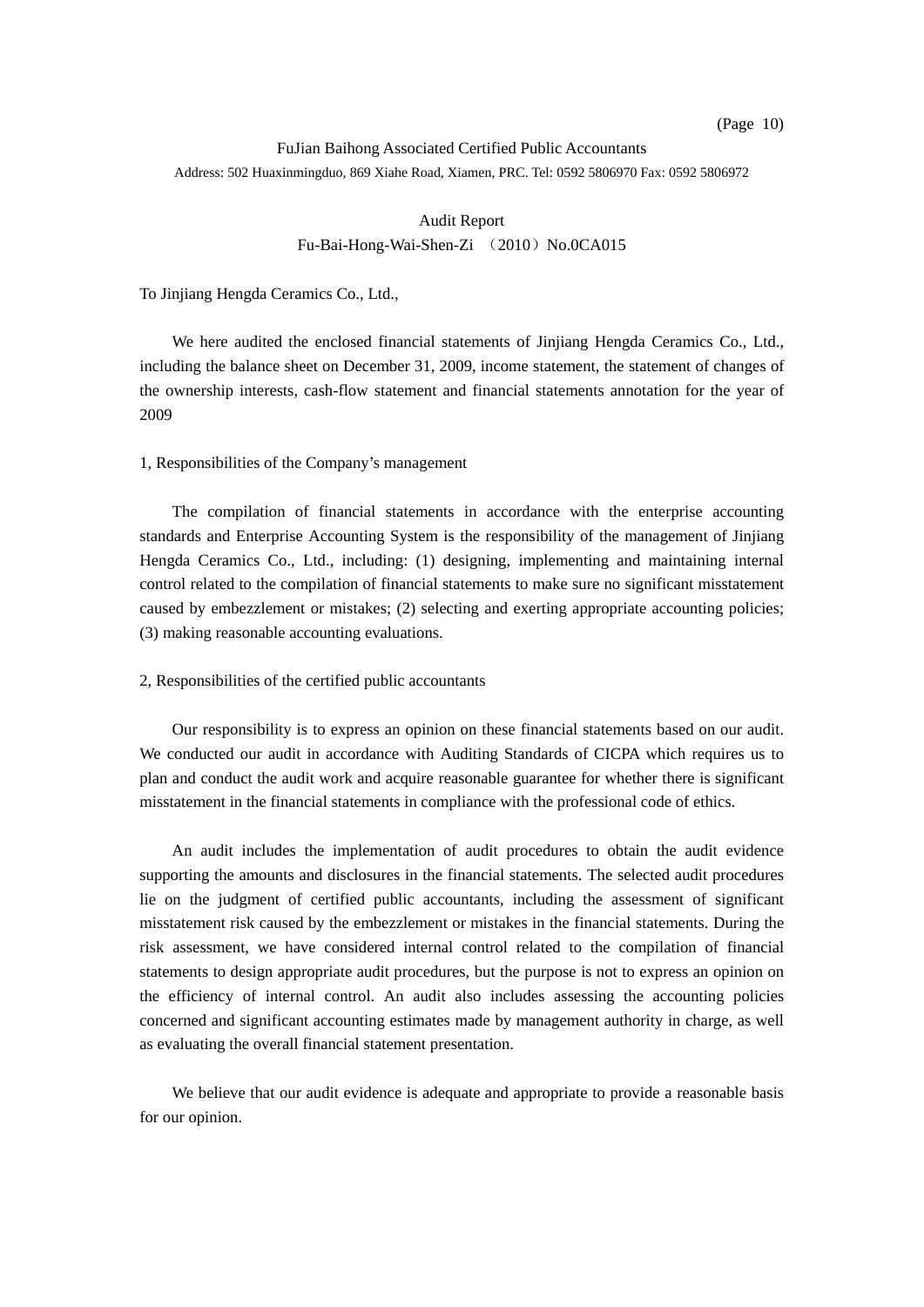#### 3, Audit opinion

We believe that, the financial statements of Jinjiang Hengda Ceramics Co., Ltd. conform to the regulations of enterprise accounting standards and Enterprise Accounting System issued; and in all the significant aspects fairly show the financial condition on December 31, 2009, the operation result and the cash-flow condition for the year of 2009 of the company.

Fujian Baihong Associated Certified Public Accountants Fujian China CPA: Cui Yunwen (Signed and sealed) CPA: Xi Xiuxia (Signed and sealed) May 23, 2010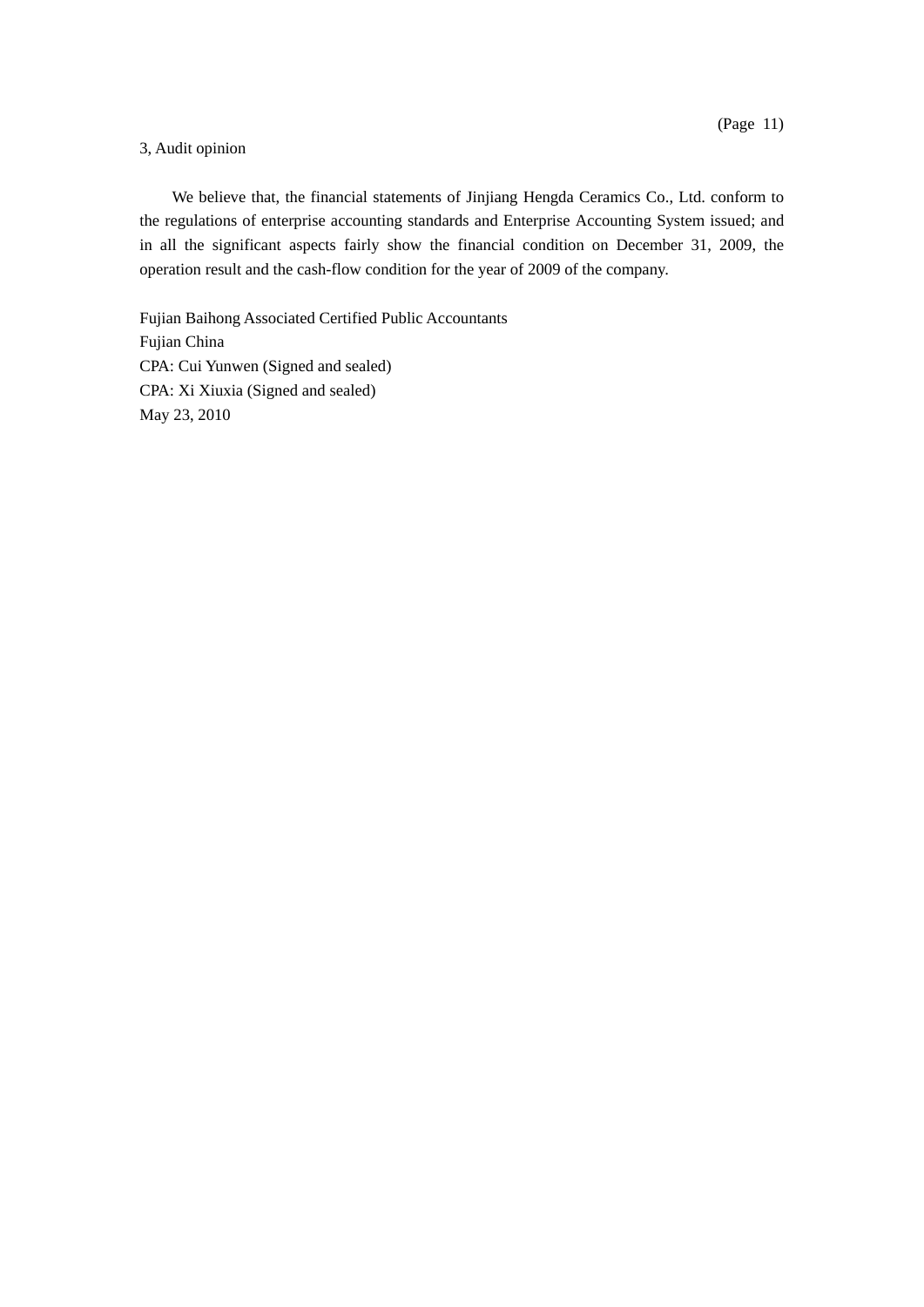## **Balance Sheet**

(Page 12)

| Prepared by: Jinjiang Hengda Ceramics Co., Ltd. |                |                          |                  | December 31, 2009                                |      | Monetary Unit: Yuan      |                          |
|-------------------------------------------------|----------------|--------------------------|------------------|--------------------------------------------------|------|--------------------------|--------------------------|
| Assets                                          | Line           | Opening balances         | Closing balances | Liabilities and owner's equity                   | Line | Opening balances         | Closing balances         |
| Current Assets:                                 | -1             |                          |                  | Current Liabilities                              | 50   |                          |                          |
| Cash and bank balances                          | 2              | 51,603,422.00            | 98,788,306.45    | Short-term loans                                 | 51   | 12,300,000.00            | 26,500,000.00            |
| Short-term investments                          | 3              |                          |                  | Notes payable                                    | 52   |                          |                          |
| Notes receivable                                | $\overline{4}$ |                          |                  | Accounts payable                                 | 53   | 92,887,866.58            | 126,288,817.37           |
| Dividends receivable                            | 5              |                          |                  | Advance receipts                                 | 54   |                          |                          |
| Interests receivable                            | 6              |                          |                  | Accrued payroll                                  | 55   | 3,040,326.00             | 3,214,140.00             |
| Accounts receivable                             | $\tau$         | 196,159,476.95           | 271,151,724.16   | Welfare payable                                  | 56   |                          |                          |
| ess; bad debt loss provision                    | 8              |                          |                  | Dividend payable                                 | 57   | 22,456,318.75            |                          |
| Net accounts receivable                         | 9              | 196,159,476.95           | 271,151,724.16   | Taxes payable                                    | 58   | 8,585,664.54             | 20,255,167.59            |
| Other receivable                                | 10             |                          | 87,433,247.75    | Other Accruals                                   | 59   | 157,936.53               | 181,991.22               |
| Accounts prepaid                                | 11             |                          |                  | Other payable                                    | 60   | 12,400,000.00            | 15,763,024.50            |
| Boot receivable                                 | 12             |                          |                  | Accrued expenses                                 | 61   | 44,853,915.62            | 49,213,032.93            |
| Inventories                                     | 13             | 131,561,643.16           | 114,658,110.46   | Accrued liabilities                              | 62   |                          |                          |
| Amortize expense                                | 14             |                          |                  | Deferred income                                  | 63   |                          |                          |
| Non-current assets maturing within one year     | 15             |                          |                  | Long-term noncurrent liabilities due in one year | 64   |                          |                          |
| Other current assets                            | 16             |                          |                  | Other current liabilities                        | 65   |                          |                          |
| <b>Total current assets</b>                     | 17             | 379,324,542.11           | 572,031,388.82   | <b>Total current liabilities</b>                 | 66   | 196,682,028.02           | 241,416,173.61           |
| Long-term investment                            | 18             |                          |                  | Long-term liabilities                            | 67   |                          |                          |
| Long-term equity investments                    | 19             |                          | 57,950,953.11    | Long-term loans                                  | 68   |                          |                          |
| Long-term bond investment                       | 20             |                          |                  | Bonds payable                                    | 69   |                          |                          |
| *Acquired Business Price Difference             | 21             |                          |                  | Long-term payable                                | 70   |                          |                          |
|                                                 | 22             |                          |                  | Special accounts payable                         | 71   |                          |                          |
|                                                 | 23             |                          |                  | Other Long-term liabilities                      | 72   |                          |                          |
| <b>Total long-term investments</b>              | 24             | $\overline{\phantom{a}}$ | 57,950,953.11    | Including: 待转销汇兑收益                               | 73   |                          |                          |
| Fixed Assets:                                   | 25             |                          |                  | <b>Total Long-term liabilities</b>               | 74   | $\overline{\phantom{a}}$ | $\overline{\phantom{a}}$ |
| Fixed assets-costs                              | 26             | 169,504,928.00           | 169,531,345.82   | Deferred tax                                     | 75   |                          |                          |
| Less: Accumulated depreciation                  | 27             | 95,488,528.73            | 103,495,439.08   | Deferred tax debit                               | 76   |                          |                          |
| Fixed assets-net value                          | 28             | 74,016,399.27            | 66,035,906.74    | <b>Total liabilities</b>                         | 77   | 196,682,028.02           | 241,416,173.61           |
| Less: Reserve for fixed asset revaluation       | 29             |                          |                  | *Minority equity                                 | 78   |                          |                          |
| Net fixed assets                                | 30             | 74,016,399.27            | 66,035,906.74    | Owner's equity (Shareholders' equity):           | 79   |                          |                          |
| Project material                                | 31             |                          |                  | Paid-in capital (stock)                          | 80   | 58,980,000.00            | 79,464,900.00            |
| Construction in progress                        | 32             |                          |                  | Domestic investment                              | 81   |                          |                          |
| Liquidation of fixed assets                     | 33             |                          |                  | Foreign investment                               | 82   |                          |                          |
|                                                 | 34             |                          |                  | Less: Investment Returned                        | 83   |                          |                          |
|                                                 | 35             |                          |                  | Net paid-in capital (stock)                      | 84   | 58,980,000.00            | 79,464,900.00            |
| <b>Total fixed assets</b>                       | 36             | 74,016,399.27            | 66,035,906.74    | Capital surplus                                  | 85   | $-693.80$                | $-693.80$                |
| Intangible assets and other assets              | 37             |                          |                  | Surplus reserves                                 | 86   | 29,490,000.00            | 29,490,000.00            |
| Intangible assets                               | 38             |                          |                  | Including: legal reserve                         | 87   |                          |                          |
| Long-term defferred expenses                    | 39             |                          |                  | Statutory welfare reserve                        | 88   |                          |                          |
| Other long-term assets                          | 40             |                          |                  | Free surplus reserves                            | 89   |                          |                          |
| Including: 待转销汇兑损失                              | 41             |                          |                  | Reserve fund                                     | 90   |                          |                          |
|                                                 | 42             |                          |                  | Venture expansion fund                           | 91   |                          |                          |
|                                                 | 43             |                          |                  | Profits capitalizad on return of investment      | 92   |                          |                          |
| Total intangible assets and other assets        | 44             | ÷,                       | $\sim$           | Current year profit                              | 93   |                          |                          |
| Deferred tax                                    | 45             |                          |                  | Uncertained investment loss                      | 94   |                          |                          |
| Deferred assets debits                          | 46             |                          |                  | Undistributed profits                            | 95   | 168,189,607.16           | 345,647,868.86           |
|                                                 | 47             |                          |                  | Currency exchange difference                     | 96   |                          |                          |
|                                                 | 48             |                          |                  | Total owner's equity                             | 97   | 256,658,913.36           | 454,602,075.06           |
| Total Assets                                    | 49             | 453,340,941.38           | 696,018,248.67   | Total liabilities and owner's equity             | 98   | 453,340,941.38           | 696,018,248.67           |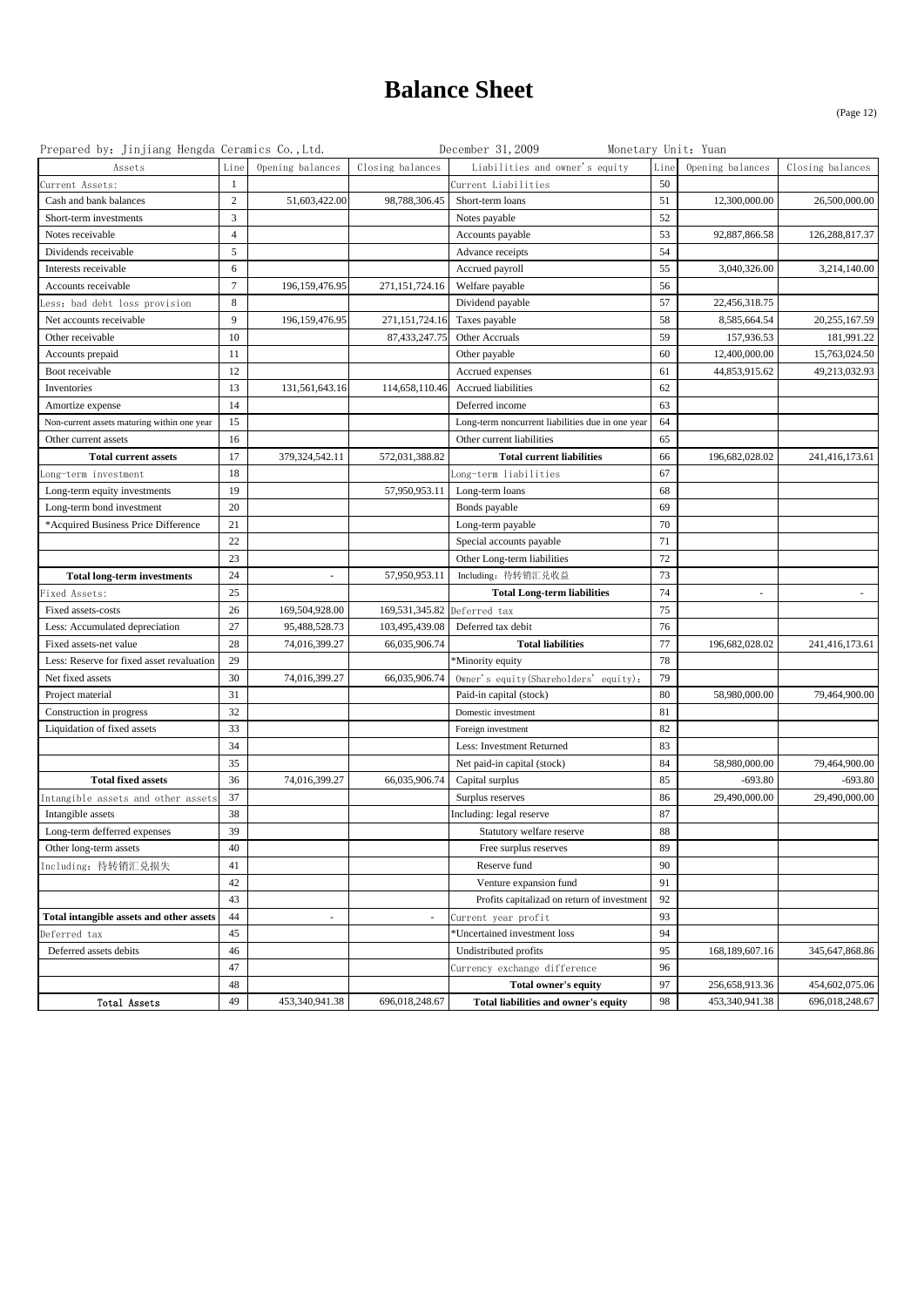## Income Statement

| Ряσ |  |
|-----|--|
|     |  |

| Prepared by: Jinjiang Hengda Ceramics Co., Ltd.      | December 31, 2009 | Monetary Unit: Yuan |
|------------------------------------------------------|-------------------|---------------------|
| Item                                                 | Line              | YTD Total           |
| 1, Total operating revenues                          | 1                 | 880, 127, 334. 45   |
| Including: export business revenues                  | $\sqrt{2}$        |                     |
| Less: cost of sales from primary business            | 3                 | 581,925,083.00      |
| Including: cost of sales from export business        | $\overline{4}$    |                     |
| Primary business tax and extra charges               | 5                 | 605,455.20          |
| 2, Primary business gross profit                     | 6                 | 297,596,796.25      |
| Add:other business profit                            | 7                 |                     |
| Less: Selling expenses                               | $\,8\,$           | 51,841,951.33       |
| Administrative expenses                              | 9                 | 11,230,322.50       |
| Finance expenses                                     | 10                | 1,123,810.31        |
| 3, Operating profit (loss expressed with"-")         | 11                | 233,400,712.11      |
| Add:income from investments (loss expressed with"-") | 12                |                     |
| Subsidy revenue                                      | 13                |                     |
| Non-operating income                                 | 14                | 3,210,303.50        |
| Less: Non-operating expense                          | 15                |                     |
| 4, Total profit (loss expressed with"-")             | 16                | 236,611,015.61      |
| Less: Income tax                                     | 17                | 59, 152, 753. 91    |
|                                                      | 18                |                     |
| 5, Net profit (loss expressed with"-")               | 19                | 177,458,261.70      |
| Add:Opening undistributed profit                     | 20                | 168,189,607.16      |
| Other transfer-in                                    | 21                |                     |
| 6, Profit available for distribution                 | 22                | 345,647,868.86      |
| Less: Withdrawal legal reserve                       | 23                |                     |
| Withdrawal statutory welfare reserve                 | 24                |                     |
| Withdrawal staff and workers' bonus and welfare fund | 25                |                     |
| Withdrawal reserve fund                              | 26                |                     |
| Withdrawal venture expansion fund                    | 27                |                     |
| Profits capitalized on return of investment          | 28                |                     |
| 7, Profit available for investors' distribution      | 29                | 345,647,868.86      |
| Less: Preferred Stock dividends payable              | 30                |                     |
| Withdrawal other common accumulation fund            | 31                |                     |
| Dividend payable                                     | 32                |                     |
| Dividends changed to assets(or stock)                | 33                |                     |
| 8, Undistributed profit                              | 34                | 345,647,868.86      |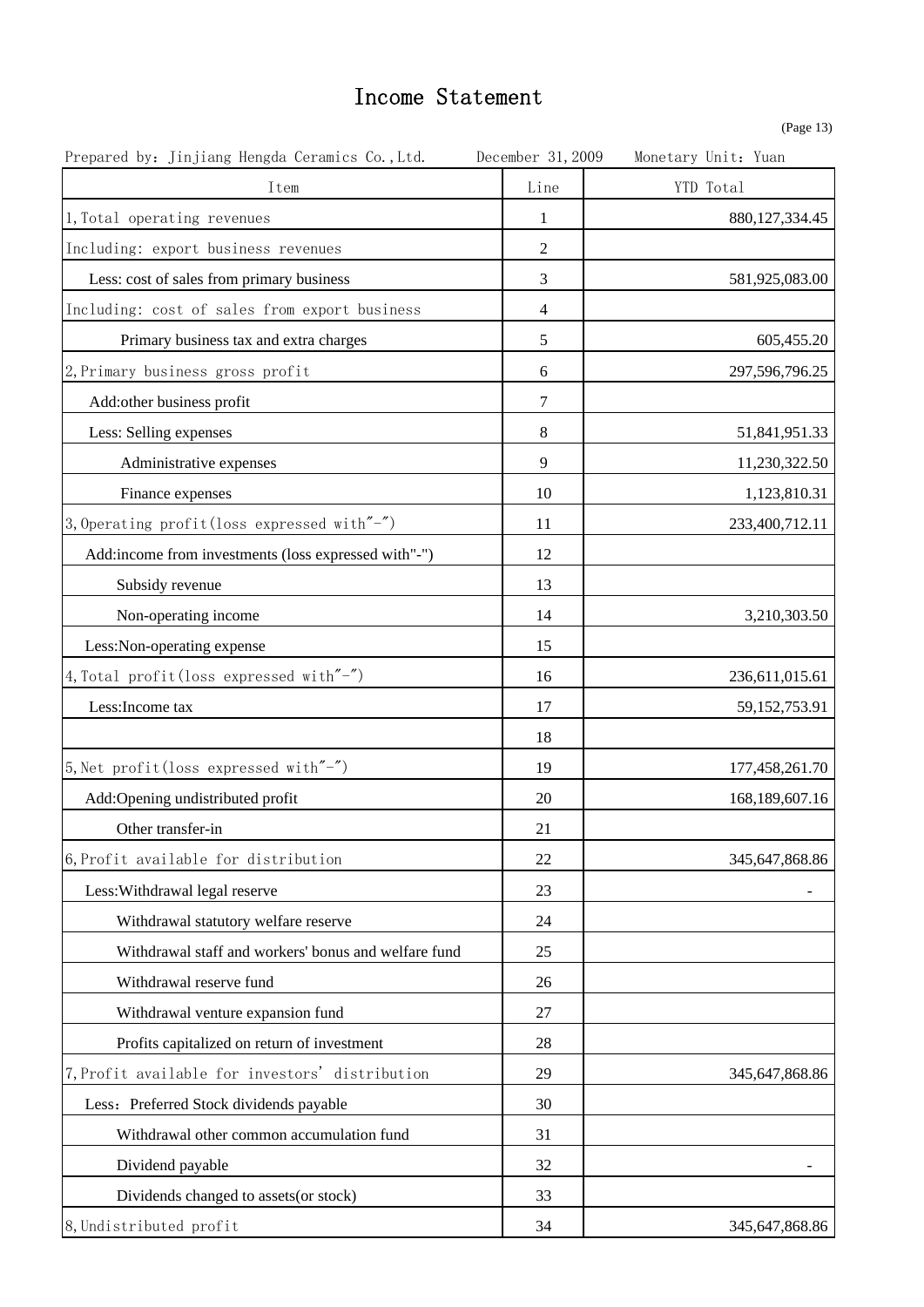## Statement of Changes in Equity

| Prepared by: Jinjiang Hengda Ceramics Co., Ltd. |                |               | December 31, 2009 |                                                                                        | Monetary Unit: Yuan |                |           |
|-------------------------------------------------|----------------|---------------|-------------------|----------------------------------------------------------------------------------------|---------------------|----------------|-----------|
| Item                                            | Line           | Current Year  | Last Year         | Item                                                                                   | Line                | Current Year   | Last Year |
| 1, Paid-in capital (stock)                      |                |               |                   | Including: legislative reserve                                                         | 49                  |                |           |
| Opening balances of the year                    | $\mathbf{1}$   | 58,980,000.00 |                   | Free surplus reserves                                                                  | 50                  |                |           |
| Number added this year                          | 2              | 20,484,900.00 |                   | Reserve fund                                                                           | 51                  |                |           |
| Including:Capital reserve transfer-in           | 3              |               |                   | Venture expansion fund                                                                 | 52                  |                |           |
| Surplus reserve transfer-in                     | $\overline{4}$ |               |                   | Statutory welfare reserve transfer-in                                                  | 53                  |                |           |
| Profit distribution transfer-in                 | 5 <sup>5</sup> |               |                   | Number reduced this year                                                               | 54                  |                |           |
| Capital expenditure (or equity)                 | 6              |               |                   | Including:Deficit coverage                                                             | 55                  |                |           |
| Number reduced this year                        | 10             |               |                   | Transfer to capital (or equity)                                                        | 56                  |                |           |
| Year end balances                               | 15             | 79,464,900.00 |                   | Payment for dividend or interest                                                       | 57                  |                |           |
| 2, Capital reserve                              |                |               |                   | Distribute dividend                                                                    | 58                  |                |           |
| Opening balances of the year                    | 16             | $-693.80$     |                   | Year end balances                                                                      | 62                  | 29,490,000.00  |           |
| Number added this year                          | 17             |               |                   | Including: legal reserve                                                               | 63                  |                |           |
| Including:Capital premium (or equity)           | 18             |               |                   | Reserve fund                                                                           | 64                  |                |           |
| Receive non-cash donate reserve                 | 19             |               |                   | Venture expansion fund                                                                 | 65                  |                |           |
| Receive cash donate                             | 20             |               |                   | 4, Statutory welfare reserve                                                           |                     |                |           |
| Stock right investment reserves                 | 21             |               |                   | Opening of the year                                                                    | 66                  |                |           |
| Allocate sums changeover in                     | 22             |               |                   | Number added this year                                                                 | 67                  |                |           |
| Foreign currency capital                        | 23             |               |                   | Including: Withdrawal from net profit                                                  | 68                  |                |           |
| Other capital reserve                           | 30             |               |                   | Number reduced this year                                                               | 70                  |                |           |
| Number reduced this year                        | 40             |               |                   | Including:Collective welfare expense                                                   | 71                  |                |           |
| Including: Transfer to capital (or equity)      | 41             |               |                   | End of the year                                                                        | 75                  |                |           |
| Year end balances                               | 45             | $-693.80$     |                   | 5, Undistributed profit                                                                |                     |                |           |
| 3, Legislative and free surplus reserve :       |                |               |                   | Opening balances Undistributed profit                                                  | 76                  | 168,189,607.16 |           |
| Opening balances of the year                    | 46             | 29,490,000.00 |                   | Current year net profit (loss expressed with"-")                                       | 77                  | 177,458,261.70 |           |
| Number added this year                          | 47             |               |                   | Current year profit distribution                                                       | 78                  |                |           |
| Including: Withdrawal from net profit           | 48             |               |                   | Closing balances for undistributed profit(couldn't<br>cover deficit expressed with"-") | 80                  | 345,647,868.86 |           |

(Page 14)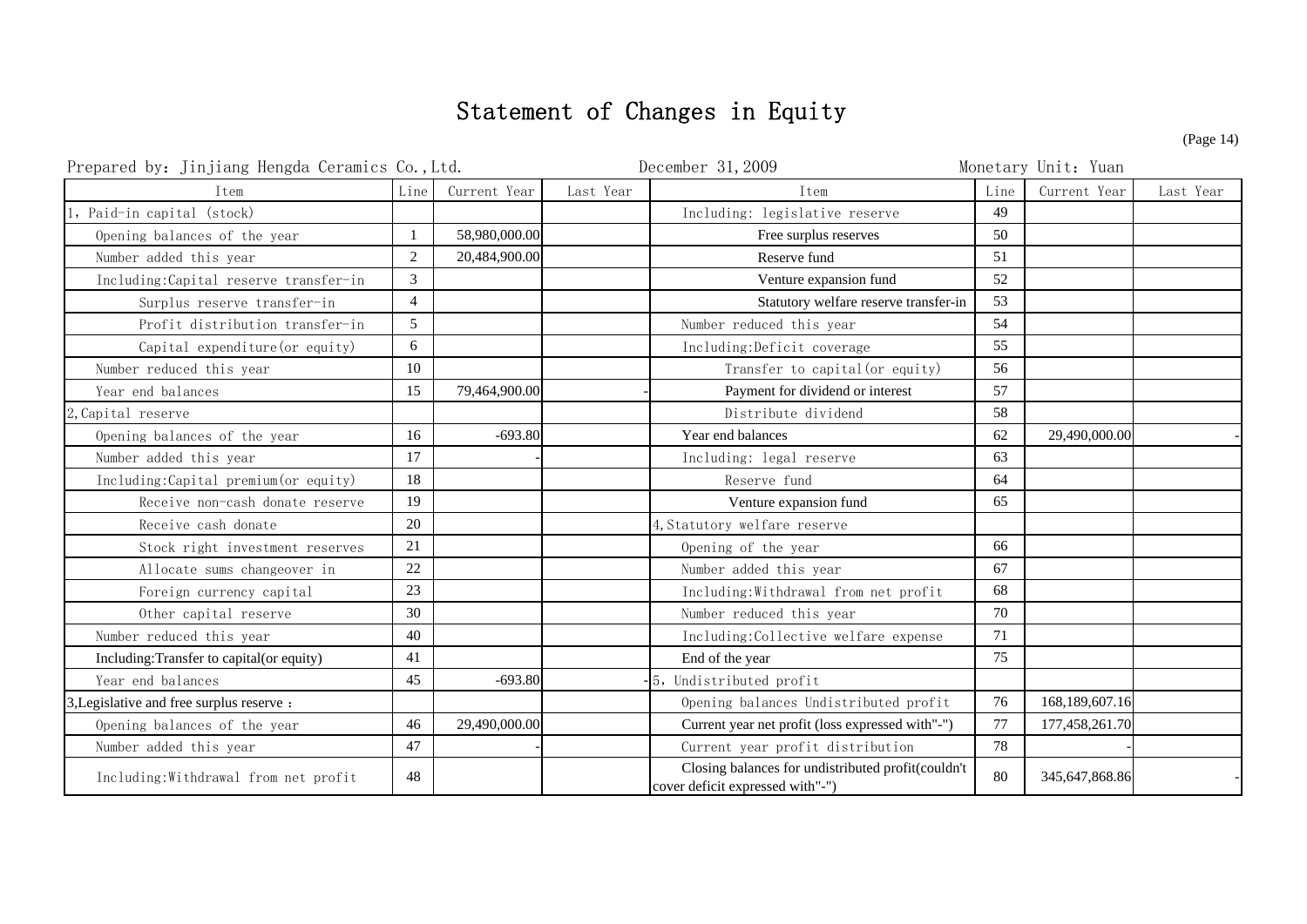# Cash Flow Statement (Page 15)

Prepared by: Jinjiang Hengda Ceramics Co.,Ltd. December 31, 2009 Monetary Unit: Yuan

| Item                                                           | Line            | Amount            | Item                                                                             | Line            | Amount            |
|----------------------------------------------------------------|-----------------|-------------------|----------------------------------------------------------------------------------|-----------------|-------------------|
| Cash flow generated by operating activities:                   |                 |                   | Supplementary                                                                    | 35              |                   |
| Cash received from sales of goods and rendering services       | $\overline{2}$  | 717,701,839.49    | 1.adjust net profit to cash flow from operation activities:                      | 36              |                   |
| Refunds of taxes                                               | 3               |                   | Net profit                                                                       | $\overline{37}$ | 177,458,261.70    |
| Cash received relating to other operating activities           | $\overline{4}$  |                   | Add: provision for assets impariment                                             | $\overline{38}$ |                   |
| Sub-total of cash inflows                                      | $\overline{5}$  | 717,701,839.49    | Depreciation of fixed assets                                                     | $\overline{39}$ | 8,006,910.35      |
| Cash paid for goods and receiving services                     | 6               | 516,390,203.27    | Amortization of intangible assets                                                | 40              |                   |
| Cash paid to staffs and on behalf of employees                 | $7\phantom{.0}$ | 35,132,693.60     | Amortization of long-term deferred expenses                                      | 41              |                   |
| Taxes payments                                                 | 8               | 48,088,706.06     |                                                                                  | 42              |                   |
| Cash paid relating to other operating activities               | 9               | 24,032,752.12     |                                                                                  | 43              |                   |
| <b>Sub-total of cash outflows</b>                              | $\overline{10}$ | 623, 644, 355. 05 | Reduction in prepaid expenses( -: decrease)                                      | 44              |                   |
| Net cash flow generated by operating activities                | 11              | 94, 057, 484. 44  | Increase in accrued expenses( -: decrease)                                       | 45              | 4,359,117.31      |
| Cash flow generated by investment activities                   | $\overline{12}$ |                   | Losses on disposal of fixed assets, intangible assets and other long-term assets | 46              |                   |
| Cash received from investment drawback                         | $\overline{13}$ |                   | Losses on discarding fixed assets                                                | 47              |                   |
| Cash received from investment income                           | 14              |                   | Finance expenses                                                                 | 48              | 1,123,810.31      |
| Net cash from disposing fixed, intangible and long-term assets | $\overline{15}$ |                   | Investment losses ( -: incomes)                                                  | 49              |                   |
| Cash received from other activities relating to investment     | $\overline{16}$ |                   | Deferred tax credit ( -: debit)                                                  | $\overline{50}$ |                   |
| <b>Sub-total of cash inflows</b>                               | 17              | $\sim$            | Decrease in inventories ( -: increase)                                           | $\overline{51}$ | 16,903,532.70     |
| Cash paid for fixed, intangible and long-term assets           | 18              | 26,417.82         | Decrease in operating receivables (-: increase)                                  | 52              | $-162,425,494.96$ |
| Cash paid for investment                                       | 19              | 57,950,953.11     | Increase in operating payables ( -: decrease)                                    | $\overline{53}$ | 48,631,347.03     |
| Cash paid relating to other investment activities              | $\overline{20}$ |                   | Others                                                                           | 54              |                   |
| Sub-total of cash outflows                                     | 21              | 57,977,370.93     | Net cash flow generated from operating activities                                | 55              | 94,057,484.44     |
| Net cash flow generated from investment activities             | $\overline{22}$ | $-57,977,370.93$  | 2. Non-cash investing and financing activities:                                  | $\overline{56}$ |                   |
| Cash flow generated by financing activities                    | $\overline{23}$ |                   | Debt into capital                                                                | 57              |                   |
| Cash received from absorbing investments                       | $\overline{24}$ | 20,484,900.00     | Convertible bonds due within one year                                            | $\overline{58}$ |                   |
| Cash received from loans                                       | $\overline{25}$ | 26,500,000.00     | Fixed assets under financing lease                                               | 59              |                   |
| Cash received relating to other financing activities           | $\overline{26}$ |                   |                                                                                  | 60              |                   |
| Sub-total of cash inflows                                      | $\overline{27}$ | 46,984,900.00     |                                                                                  | 61              |                   |
| Repayment of debts                                             | 28              | 12,300,000.00     |                                                                                  | 62              |                   |
| Cash paid for dividends and repaying interests                 | 29              | 23,580,129.06     | 3. Net increase in cash and cash equivalents:                                    | $\overline{63}$ |                   |
| Cash paid relating to other financing activities               | $\overline{30}$ |                   | Year end cash balances                                                           | 64              | 98,788,306.45     |
| <b>Sub-total of cash outflows</b>                              | $\overline{31}$ | 35,880,129.06     | Less: Beginning balance of cash                                                  | 65              | 51,603,422.00     |
| Net cash flow generated by financing activities                | $\overline{32}$ | 11,104,770.94     | Add: Ending balance of cash equivalents                                          | 66              |                   |
| , Influence of foreign exchange movement on cash               | 33              |                   | Less: Beginning balance of cash equivalents                                      | $\overline{67}$ |                   |
| 5, Net increase in cash and cash equivalents                   | 34              | 47,184,884.45     | Net increase in cash and cash equivalents                                        | 68              | 47, 184, 884. 45  |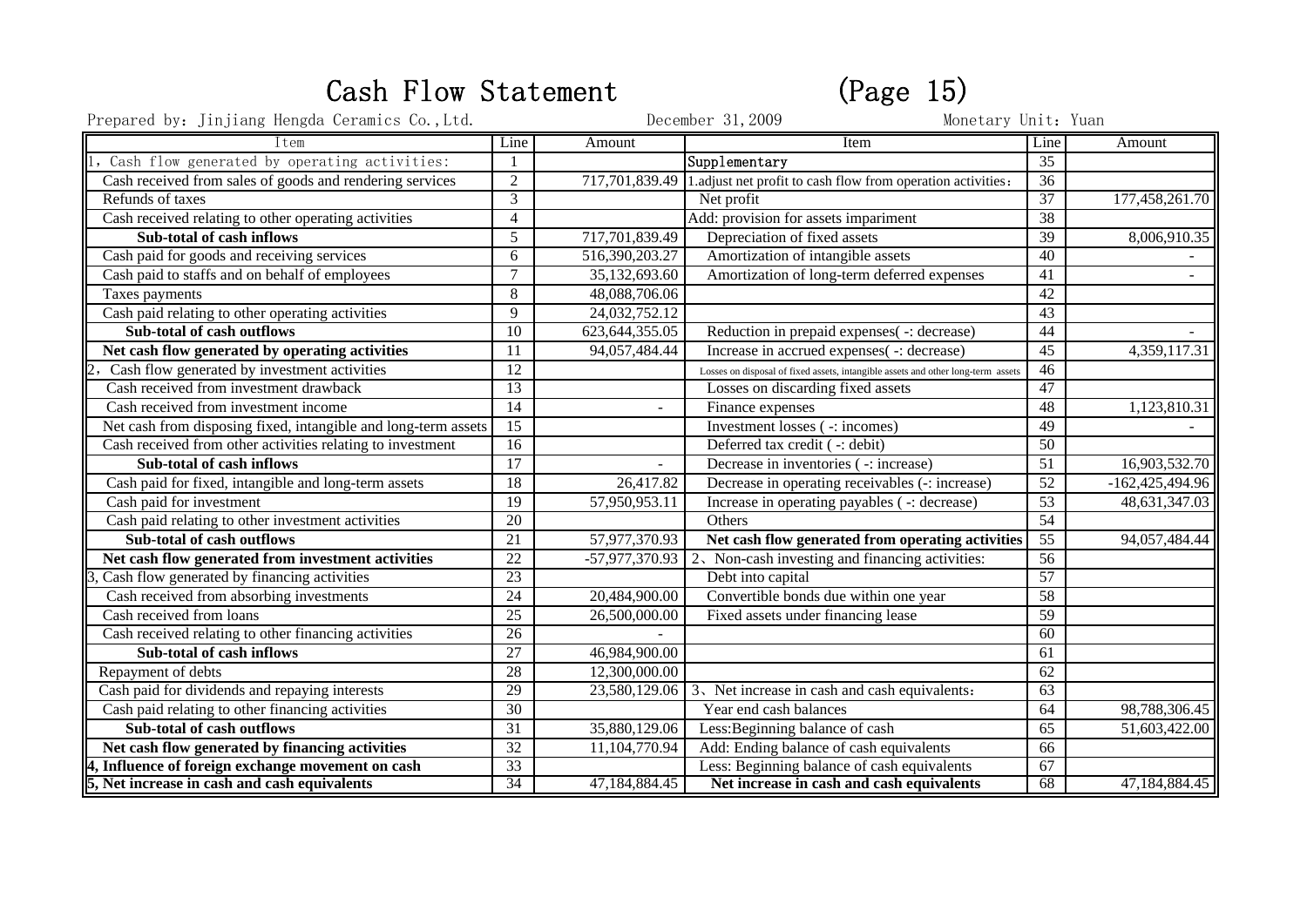## Notes to Financial Statements for the Year of 2009 of Jinjiang Hengda Ceramics Co.,Ltd.

(page 16) Monetary Unit: Yuan

#### I. Basic information of the company:

 Jinjiang Hengda Ceramics Co., Ltd.("the company") was established on September 30, 1993, registered with approval of Quanzhou Administration for Industry and Commerce and granted with the Business License of Enterprise as Legal Person( the registration no.:350500400039648-2/6)

Business scope: production of all kinds of ceramic tiles(80%selling abroad)

#### II. Significant accounting policies:

1、The company carries out the Corporate Accounting Codes and the Enterprise Accounting Policy.

2、Fiscal year: The fiscal year is from January 1 st to December 31 st every year in the Gregoriancalendar.

3、Accounting principles and calculation basis: The company takes the accrual basis as the accounting principle and the historical cost method as the caluation basis

- 4、Bookkeeping base currency: The company takes RMB as the bookkeeping base currency.
- 5、Provision of bad debts: Direct write-off method for actual bad debt loss and record in administration expenses.
- 6、Inventories valuation:

 The purchases of inventories are calculated according to the actual costs, the deliveries are calculated according to first-in first-out method. Consumerables are amortized according to one-off amortization method.

#### 7、Fixed assets and depreciation:

 Standard for fixed assets: Buldings, machies, conveyance for machinery that have been used for more than one year, and other production and operation related equipments, instruments, tools. Non production and operation related commodities that are used for more than 2 years and unit price above RMB2000. All the above should be calculated by the actual cost.

#### 8、Revenue recognization

Sales of goods: Income from sales of goods should be reconginized when meets the following requirements

- $(1)$ , The company have transferred the main risk and ownereship of the goods to the purchaser;
- (2)、The company has neither kept continuous management of the ownership nor had control of sold goods;
- (3)、Related economic interest of the trade has transferred to the company;
- $(4)$  The related income and cost can be reliably measured.

beginning and closing of service belongs to different fiscal years, under the condition that the service result can be reliably estimated, the service income should be confirmed by percentage of completion method on balance sheet date.

9、Costing method:

The company takes the actual cost method as the costing method.

10、Profit distribution

Accordnig to the article of association of the company。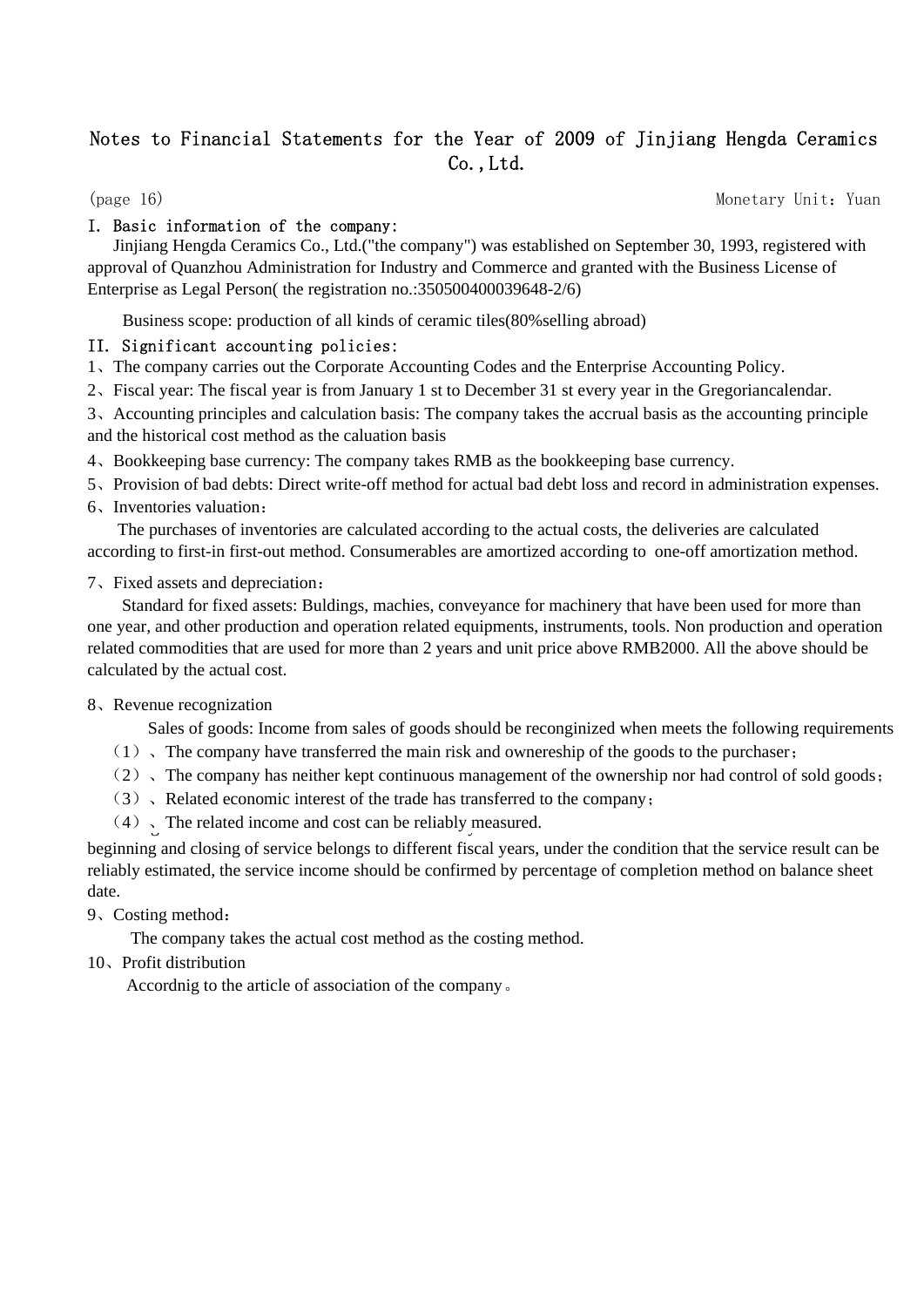| Shanxi Guanghe Industrial<br>12, 325, 540. 39 |                   | 12, 325, 540. 39  |           |  |
|-----------------------------------------------|-------------------|-------------------|-----------|--|
| $Co.$ , Ltd.<br>Sichuan Heli Construction     |                   |                   | (page 18) |  |
| Materials Co., Ltd.                           | 11, 509, 765. 64  | 11, 509, 765. 64  |           |  |
| Other Clients                                 | 68, 447, 699. 30  | 68, 447, 699. 30  |           |  |
| Total                                         | 271, 151, 724. 16 | 271, 151, 724. 16 |           |  |
| 3. Other accounts receivable                  |                   |                   |           |  |
| Aging<br>Client                               | Within one year   | Total             |           |  |
| Hengdali                                      | 87, 433, 247. 75  | 87, 433, 247. 75  |           |  |
| Total                                         | 87, 433, 247. 75  | 87, 433, 247. 75  |           |  |
| 4. Inventories                                |                   |                   |           |  |
| Type                                          |                   | Ending balance    |           |  |
| Raw Material                                  |                   | 15, 824, 879. 03  |           |  |
| Unfinished Products                           |                   | 5, 050, 447. 46   |           |  |
| Merchandise inventorv                         |                   | 93, 782, 783. 97  |           |  |
| Total                                         |                   | 114, 658, 110.46  |           |  |
| 5. Long-term investment                       |                   |                   |           |  |
| Item                                          |                   | Ending balance    |           |  |
| Hengdali                                      |                   | 57, 950, 953. 11  |           |  |
| Total                                         |                   | 57, 950, 953. 11  |           |  |
| 6. Fixed assets and their depreciation        |                   |                   |           |  |
| Original fixed assets cost and depreciation   |                   | Ending balance    |           |  |
| Original value                                |                   |                   |           |  |
| Buildings                                     |                   | 6,726,049.00      |           |  |
| Production Facility                           |                   | 139, 416, 877. 37 |           |  |
| Conveyance Facility                           |                   | 3,875,000.00      |           |  |
| Office Facility                               |                   | 1, 408, 878. 12   |           |  |
| Accessory Facility                            |                   | 17, 535, 241. 33  |           |  |
| Experimental Facility                         |                   | 569, 300, 00      |           |  |
| Total                                         |                   | 169, 531, 345. 82 |           |  |
| Accumulated depreciation                      |                   |                   |           |  |
| Total                                         |                   | 103, 495, 439.08  |           |  |
| Net value                                     |                   | 66, 035, 906. 74  |           |  |

Notes: Ending net value of fixed assets is RMB66,035,906.74, 9.49% of the total assets. Depreciation of this year has been accrued according to stated proportion and method.

#### 7、Short-term loans (Page 19)

| Creditor                                      | Ending balance   |  |  |  |  |
|-----------------------------------------------|------------------|--|--|--|--|
| ICBC Anhai Sub-branch                         | 4, 500, 000, 00  |  |  |  |  |
| China Citic Bank Quanzhou Qingyuan Sub-branch | 22, 000, 000, 00 |  |  |  |  |
| Total                                         | 26, 500, 000, 00 |  |  |  |  |
| 8. Accounts payable                           |                  |  |  |  |  |
| Within one year<br>`lient                     | Total            |  |  |  |  |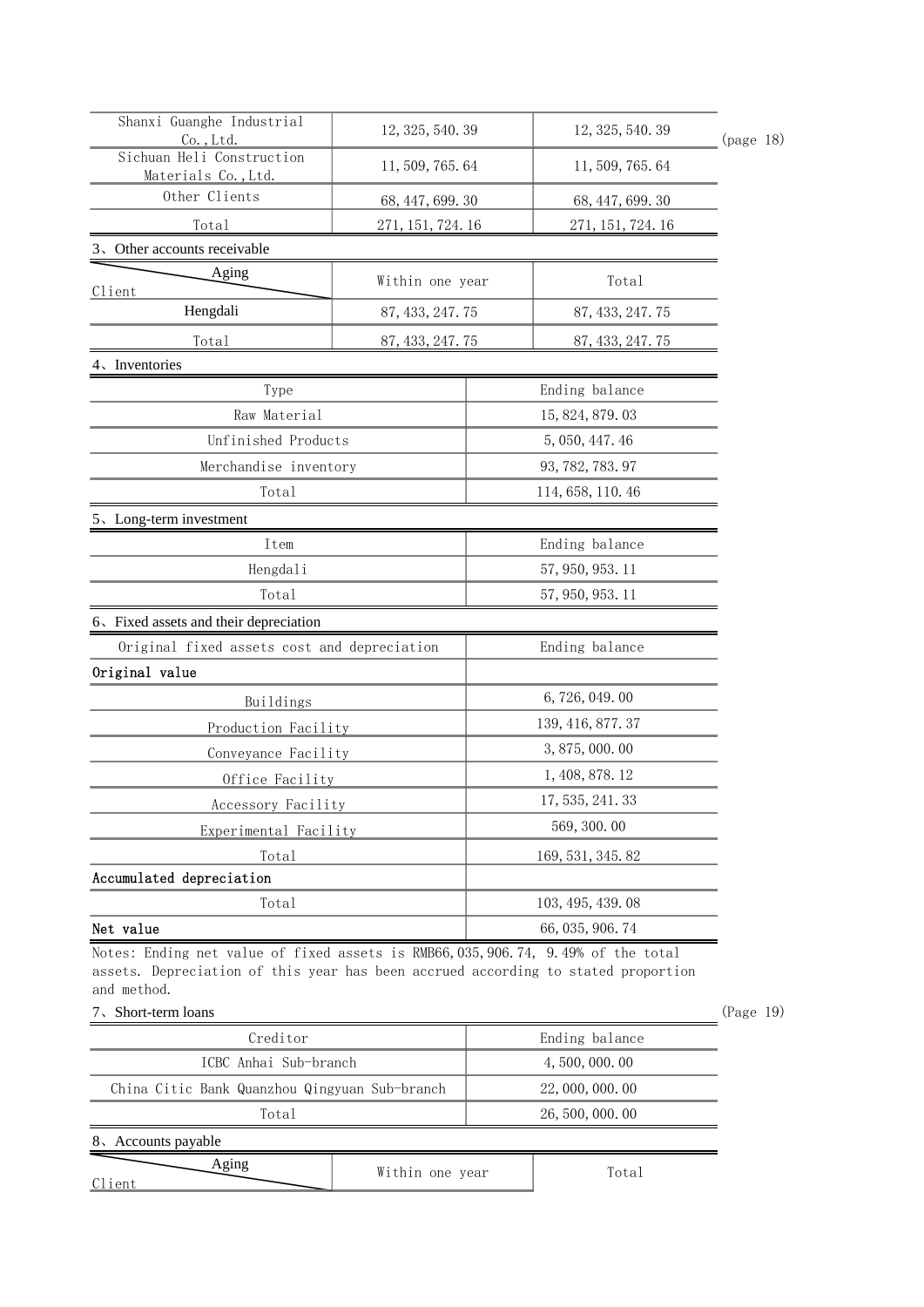#### Ⅲ.Major items in the balance sheet: (page 17)

| 1. Monetary funds                                                                                        |                  |                  |
|----------------------------------------------------------------------------------------------------------|------------------|------------------|
| Type                                                                                                     | Currency         | Ending balance   |
| Cash on hand                                                                                             | RMB              | 38, 332. 13      |
| Bank balances                                                                                            | RMB              | 98, 749, 974. 32 |
| Total                                                                                                    | RMB              | 98, 788, 306. 45 |
| 2. Accounts receivable                                                                                   |                  |                  |
| Aging                                                                                                    |                  |                  |
| Client                                                                                                   | Within one year  | Total            |
| Xiamen Tongying Commercial<br>trade Co., Ltd.                                                            | 13, 454, 246. 23 | 13, 454, 246. 23 |
| Chengdu Dehui Construction<br>Materials Co., Ltd.                                                        | 14, 990, 542. 36 | 14, 990, 542. 36 |
| Foshan Jundian Ceramic Co., Ltd.                                                                         | 13, 968, 981, 38 | 13, 968, 981, 38 |
| Shanxi Pacific Construction<br>Materials Trade Co., Ltd.                                                 | 4, 792, 651.44   | 4, 792, 651. 44  |
| Fuzhou Yuanteng Construction<br>and Decoration Co., Ltd.                                                 | 9, 047, 230, 05  | 9, 047, 230, 05  |
| Shanghai Qisen Construction<br>Materials Co., Ltd.                                                       | 4, 941, 349. 31  | 4, 941, 349. 31  |
| Jinjiang Xieli Construction<br>Materials Co., Ltd.                                                       | 8, 383, 650. 80  | 8, 383, 650. 80  |
| Zhuzhou Datang Construction<br>Material Industrial Limited                                               | 4, 770, 912. 34  | 4, 770, 912. 34  |
| Jiangxi Zhong's Industrial<br>Limited                                                                    | 6, 695, 152, 24  | 6, 695, 152, 24  |
| Qingdao Jiatong Real Estate<br>Consultant Co., Ltd.                                                      | 5, 585, 659. 92  | 5, 585, 659. 92  |
| Jiangsu Weifu Group<br>Construction Co., Ltd.                                                            | 5, 420, 417. 18  | 5, 420, 417. 18  |
| Liuzhou Shengquanda Commercial<br>Trade Co., Ltd.                                                        | 8, 244, 159. 83  | 8, 244, 159. 83  |
| Chaoyang Meihong Construction<br>Materials Co., Ltd.                                                     | 5, 111, 220. 33  | 5, 111, 220, 33  |
| Nanjing Haima Construction<br>Materials Co., Ltd.                                                        | 4, 758, 478. 76  | 4, 758, 478. 76  |
| Changchun Huatingmeijia<br>Construction Materials Co., Ltd.                                              | 4, 489, 730, 27  | 4, 489, 730, 27  |
| Tianjin Tanggu District<br>Haosheng Decoration Co., Ltd.                                                 | 4, 522, 959. 56  | 4, 522, 959. 56  |
| Wuhan Guofeng Decoration<br>$Co.$ , Ltd.                                                                 | 6, 975, 461. 43  | 6, 975, 461. 43  |
| Liaoning Yatong Logistics<br>$\mathbb{C}^{\mathsf{o}}$ ., Ltd.<br>,,,,,,,,,,,,,,,,,,,,,,,,,,,,,,,,,,,,,, | 11, 144, 953. 88 | 11, 144, 953. 88 |
| Jinzhou Honghan Real Estate<br>Development Co., Ltd.                                                     | 5, 021, 696, 56  | 5, 021, 696. 56  |
| Henan Fucheng Industrial<br>Limited                                                                      | 5, 731, 607. 56  | 5,731,607.56     |
| Chaozhou Chenqiao Jianxing<br>Construction Materials Co., Ltd.                                           | 9, 190, 690, 70  | 9, 190, 690. 70  |
| Beijing Zhihe Jianye Trading<br>Co., Ltd.                                                                | 10, 603, 686. 42 | 10, 603, 686. 42 |
| Shangrao Xinfangyuan<br>Construction Materials Co., Ltd.                                                 | 5, 204, 730, 04  | 5, 204, 730, 04  |
| Jingdezhen Nanxing Construction<br>Materials Sales Department                                            | 5, 818, 550, 24  | 5, 818, 550, 24  |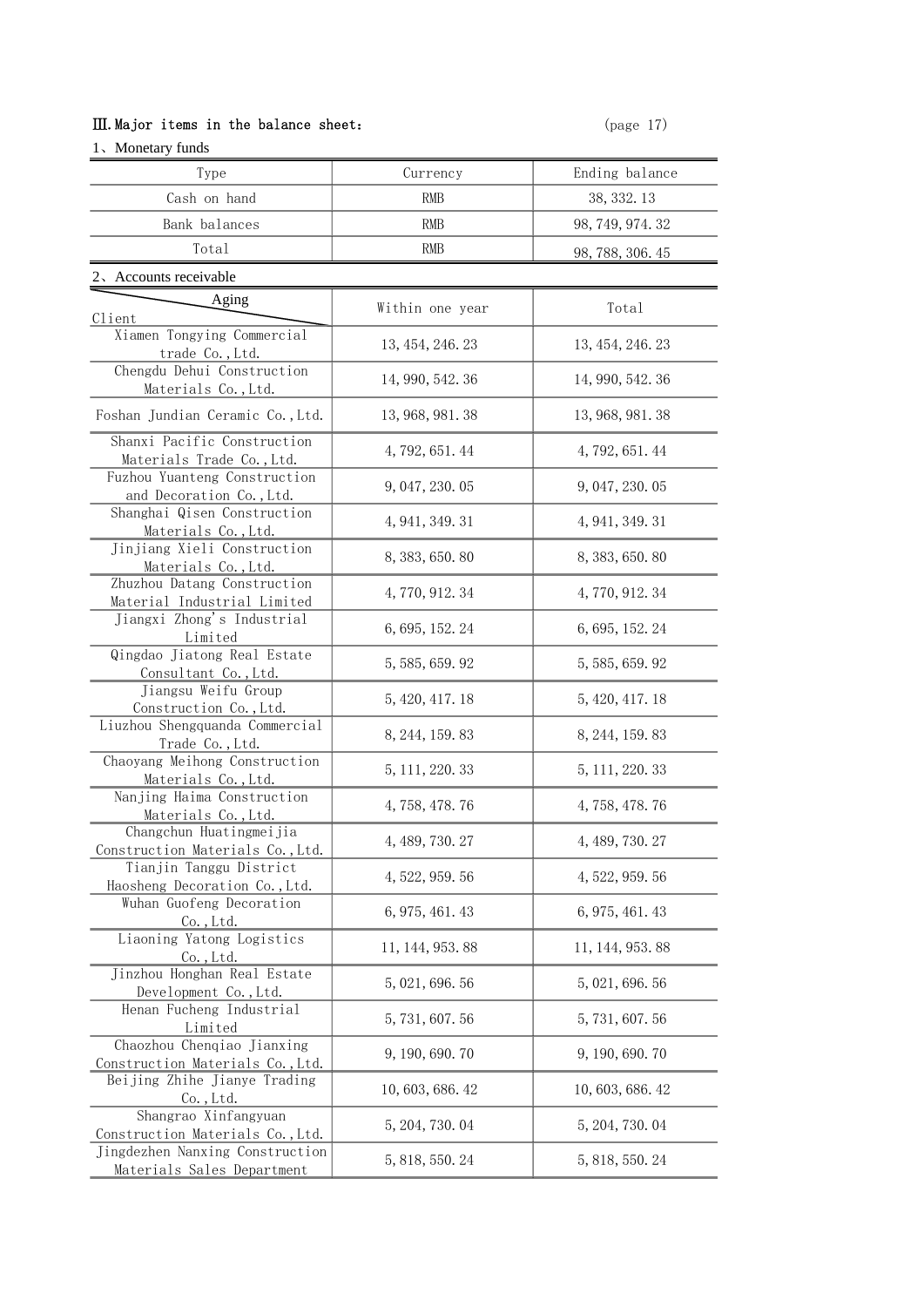| Fujian Dehua Hengjiu Mining<br>$\underline{\begin{array}{c}Co.,Ltd.\end{array}}$ | 3, 464, 949. 00     | 3, 464, 949. 00  |
|----------------------------------------------------------------------------------|---------------------|------------------|
| Fujian Dehua County Hengyang<br>$\frac{Clay\ Co., Ltd.}{Cla}$                    | 6, 223, 375, 37     | 6, 223, 375, 37  |
| Fujian Dehua County Jiaxin<br>Mining Co., Ltd.                                   | 12, 100, 313. 51    | 12, 100, 313. 51 |
| Fujian Dehua County Shangdi<br>Guoshan Clay Mining Co., Ltd.                     | 7,004,332.27        | 7, 004, 332. 27  |
| Jiangxi Tungsten Group Co., Ltd.                                                 | 5, 844, 852, 00     | 5, 844, 852. 00  |
| Nan'an Guangiao Lingdou<br>Louzikeng Ore Field                                   | 2, 880, 525. 15     | 2, 880, 525. 15  |
| Yichun Yongcheng Glass Raw<br>Materials Co., Ltd.                                | 5, 757, 761, 62     | 5, 757, 761, 62  |
| Foshan Nanhai Zhongtai Glazing<br>Materials Factory                              | 8,602,050.00        | 8, 602, 050, 00  |
| Foshan Sanshui Baoligao<br>Inorganic Materials Co., Ltd.                         | 2, 665, 700, 00<br> | 2, 665, 700. 00  |
| Foshan Sanshui Jinying<br>Inorganic Materials Co., Ltd.                          | 5, 194, 970. 00     | 5, 194, 970. 00  |
| Hunan Sanhuan Coloring<br>Materials Co., Ltd.                                    | 3, 570, 112.00      | 3, 570, 112.00   |
| Jinjiang Jiangbin Farmtrade<br>Market Development Co., Ltd.                      | 3, 917, 255. 30     | 3, 917, 255. 30  |
| Jinjiang Xinglida Paper<br>Products Co., Ltd.                                    | 6, 512, 666. 50     | 6, 512, 666. 50  |
| Xiamen Xinyangxiang Plastic and<br>Paper Compound Materials<br>Co., Ltd.         | 2, 508, 485, 80     | 2, 508, 485. 80  |
| Quanzhou Sanjin Mold Co., Ltd.                                                   | 2, 541, 681, 00     | 2, 541, 681, 00  |
| Fujian Jinjiang Xinrong Ceramic<br>Tiles Co., Ltd.                               | 10, 961, 697. 60    | 10, 961, 697. 60 |
| Foshan Henglixin Diamond<br>Composition Co., Ltd.                                | 7, 411, 163. 01     | 7, 411, 163. 01  |
| Nanping Yanping District<br>Minjiang Touhui Stone Factory                        | 1, 934, 639, 14     | 1, 934, 639, 14  |
| Other Clients                                                                    | 27, 192, 288. 10    | 27, 192, 288. 10 |
| Total                                                                            | 126, 288, 817.37    | 126, 288, 817.37 |

9、Ending balance of other payables: RMB181,991.22

10、Other payables

| Client                                | Ending balance   | nage |
|---------------------------------------|------------------|------|
| Distributor Deposit                   | 12, 400, 000, 00 |      |
| Hengda Construction Materials Factory | 3, 363, 024. 50  |      |
| Total                                 | 15, 763, 024, 50 |      |
| 11. Accrued expenses                  |                  |      |
| Item                                  | Ending balance   |      |
| Rent                                  | 1, 062, 707. 40  |      |
| Commission                            | 43, 460, 340, 05 |      |
| Overhaul Cost                         | 1, 508, 839, 15  |      |
| Electricity Fee                       | 3, 181, 146, 33  |      |
| Total                                 | 49, 213, 032, 93 |      |

20)

12、Paid-in capital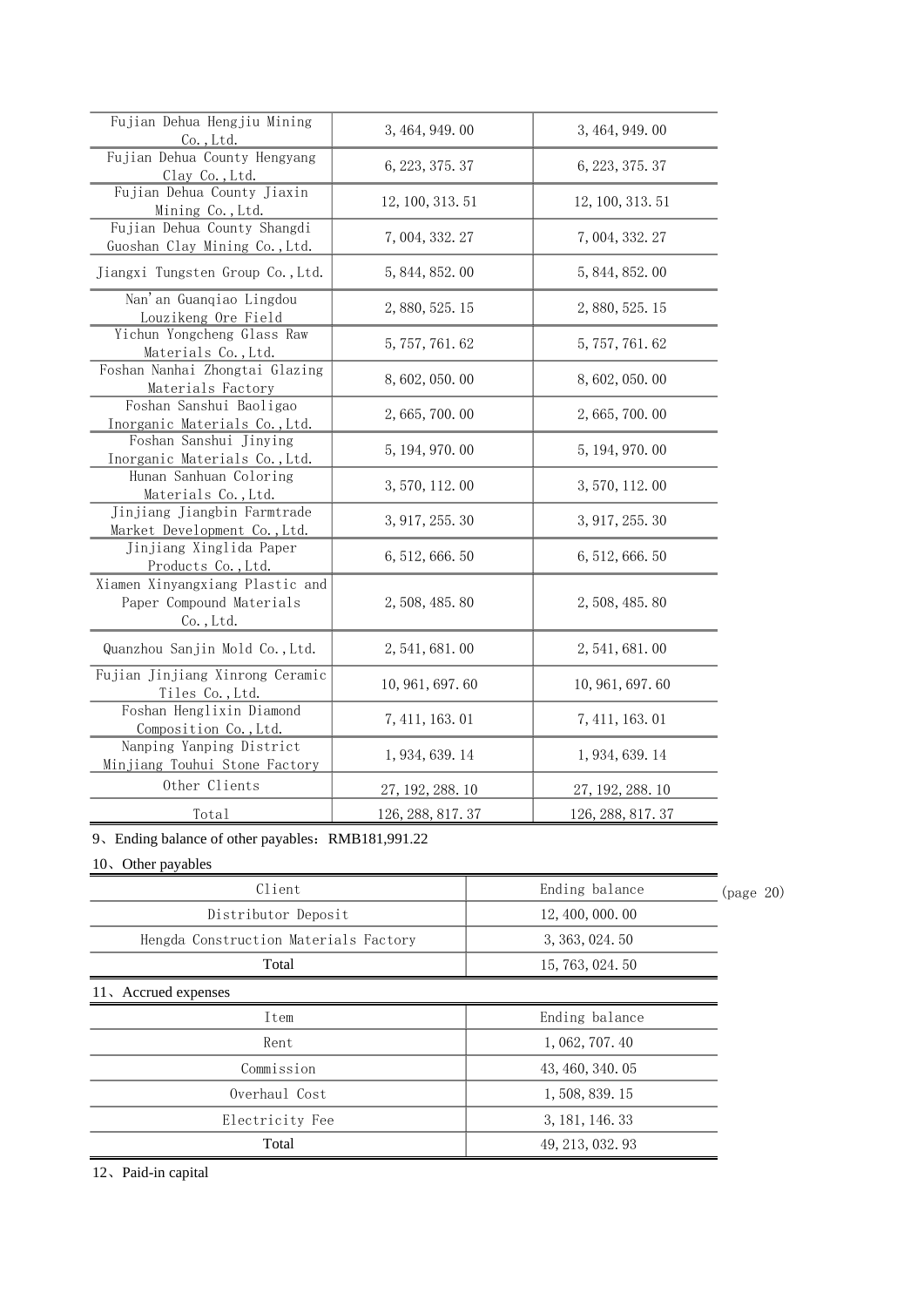|                                         | Shareholder                            |                   |                  | Ending balance                                |           |  |
|-----------------------------------------|----------------------------------------|-------------------|------------------|-----------------------------------------------|-----------|--|
| Stand Best Creation Limited             |                                        | 79, 464, 900, 00  |                  |                                               |           |  |
| Total                                   |                                        |                   | 79, 464, 900. 00 |                                               |           |  |
|                                         | 13. Primary business income and cost   |                   |                  |                                               |           |  |
|                                         | Item                                   |                   |                  | This year's actual figure                     |           |  |
|                                         |                                        | Operating income  |                  | Operating cost                                |           |  |
|                                         | Product sales                          | 880, 127, 334. 45 |                  | 581, 925, 083.00                              |           |  |
|                                         | 14、Operation expenses                  |                   |                  |                                               |           |  |
| No.                                     | Item                                   |                   |                  | This year's actual figure                     |           |  |
| 1                                       | Payroll                                |                   |                  | 605, 564. 00                                  |           |  |
| $\overline{2}$                          |                                        |                   |                  |                                               |           |  |
| 3                                       | Warehousing and shipping expenses      |                   |                  | 2, 600, 560, 00                               |           |  |
| 4                                       | Advertising                            |                   |                  | 1, 812, 308.00                                |           |  |
| 5                                       | Commission                             |                   |                  | 44, 930, 295. 93                              |           |  |
|                                         | Total                                  |                   |                  | 51, 841, 951. 33                              |           |  |
|                                         | 15. Administration expenses            |                   |                  |                                               |           |  |
| No.<br>,,,,,,,,,,,,,,,,,,,,,,,,,,,,,,,, | Item                                   |                   |                  | ┆<br><sub>┇┉┉┉┉┉┉┉┉┉┉┉┉┉┉┉┉┉┉┉┉┉┉┉┉┉┉┉┉</sub> |           |  |
| 1                                       | Payroll                                |                   |                  | 4, 307, 348.00                                |           |  |
| 2                                       | Welfare expenses                       |                   |                  | 19, 046. 02                                   |           |  |
| 3                                       | Depreciation                           |                   |                  | 501, 605.41                                   |           |  |
| 4                                       | Social insurance fee                   |                   |                  | 560, 400.00                                   |           |  |
| 5                                       | Office expenses                        |                   |                  | 1, 257, 015. 11                               | (Page 21) |  |
| 6                                       | Travelling expense                     |                   |                  | 487, 690. 77                                  |           |  |
|                                         | Business entertainment                 |                   |                  | 383, 640. 25                                  |           |  |
| 8                                       | Stamp tax                              |                   |                  | 396, 057.30                                   |           |  |
| 9                                       | Labour union expenditure               |                   |                  | 4,500.00                                      |           |  |
| 10                                      | Extra charge                           |                   |                  | 823, 302. 21                                  |           |  |
| 11                                      | Audit fee                              |                   |                  | 1, 236, 947.00                                |           |  |
| 12<br>                                  | Retaining fee                          |                   |                  | 1, 200, 000. 00                               |           |  |
| 13                                      | Others                                 |                   |                  | 52, 770. 43                                   |           |  |
|                                         | Total                                  |                   |                  | 11, 230, 322. 50                              |           |  |
|                                         | 16. Financial expenses                 |                   |                  |                                               |           |  |
| No.                                     | Item                                   |                   |                  | This year's actual figure                     |           |  |
|                                         | Interest expense(Less:interest income) |                   |                  | 972, 955.09                                   |           |  |
| 2                                       | Foreign exchange gain and loss         |                   |                  | 12,600.00                                     |           |  |
| 3                                       | Handling charge                        |                   |                  | 138, 255. 22                                  |           |  |
|                                         | Total                                  |                   |                  | 1, 123, 810. 31                               |           |  |